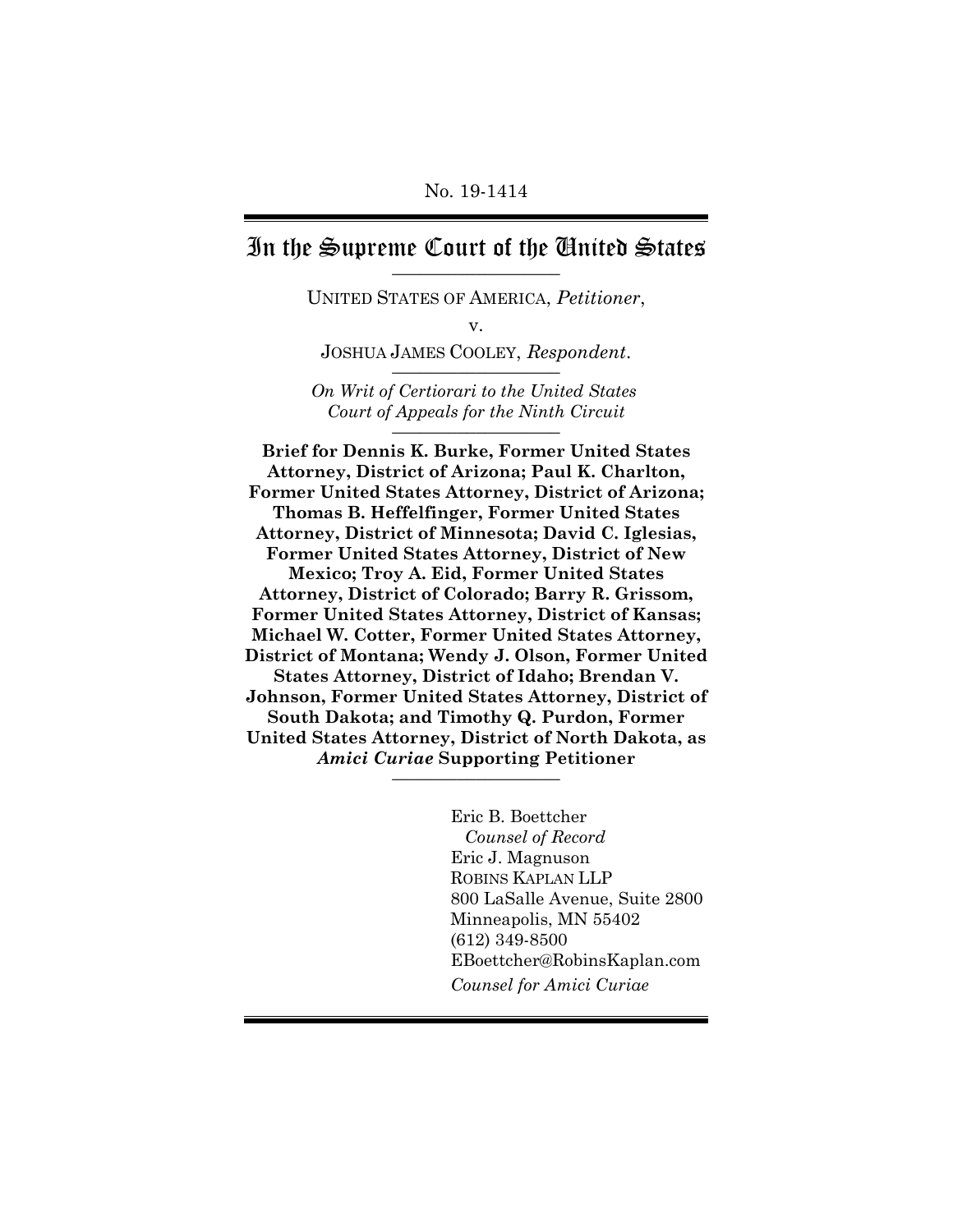## **TABLE OF CONTENTS**

|    |                   |    |                | INTEREST OF AMICI CURIAE 1                                                                                                                      |    |  |
|----|-------------------|----|----------------|-------------------------------------------------------------------------------------------------------------------------------------------------|----|--|
|    |                   |    |                |                                                                                                                                                 |    |  |
|    |                   |    |                |                                                                                                                                                 |    |  |
| I. | THE<br><b>AND</b> |    |                | COMPLEX OVERLAP<br>FEDERAL, STATE, AND TRIBAL<br>CRIMINAL JURISDICTION IN INDIAN<br><b>COUNTRY MAKES THE PREVENTION</b><br>PROSECUTION OF CRIME | OF |  |
|    | А.                |    |                | Criminal Jurisdiction in Indian                                                                                                                 |    |  |
|    |                   |    |                |                                                                                                                                                 |    |  |
|    |                   | 1. |                | "Indian country"10                                                                                                                              |    |  |
|    |                   | 2. |                | Who is an "Indian"12                                                                                                                            |    |  |
|    |                   | 3. |                | Specific criminal conduct<br>and potentially applicable                                                                                         |    |  |
|    |                   |    | a.             | Federal criminal<br>jurisdiction13                                                                                                              |    |  |
|    |                   |    | $\mathbf{b}$ . | Tribal criminal<br>jurisdiction16                                                                                                               |    |  |
|    |                   |    | c.             | State criminal<br>jurisdiction 17                                                                                                               |    |  |
|    | <b>B.</b>         |    |                | The Complexity of Indian<br>Country Criminal Jurisdiction<br>Impairs Justice and Public Safety                                                  |    |  |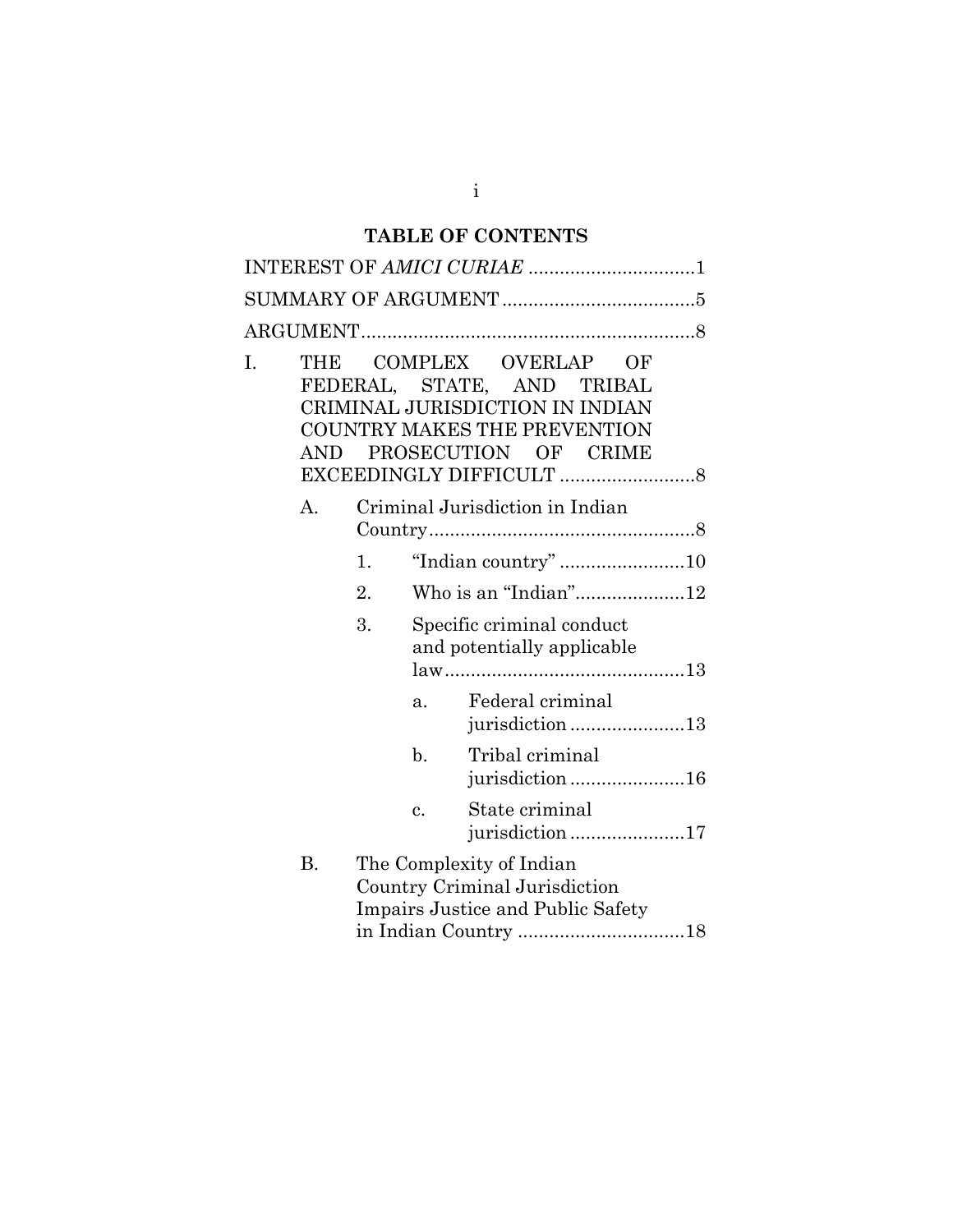| H. |           | THE NINTH CIRCUIT'S RULING, IF<br>ALLOWED TO STAND, WOULD<br>CONTRADICT WELL-SETTLED LAW<br>AND PRACTICE REGARDING TRIBAL<br>OFFICERS' AUTHORITY AND MAKE<br>IT EVEN MORE DIFFICULT FOR LAW<br>ENFORCEMENT TO PREVENT AND<br>PROSECUTE CRIME IN INDIAN |
|----|-----------|--------------------------------------------------------------------------------------------------------------------------------------------------------------------------------------------------------------------------------------------------------|
|    | А.        | The Ninth Circuit's Ruling<br>Contradicts Decades of Well-<br>Settled Law and Practice<br>Concerning the Authority of                                                                                                                                  |
|    | <b>B.</b> | The Ninth Circuit's Ruling Also<br>Clashes with the Longstanding<br><b>Federal Policy of Promoting</b>                                                                                                                                                 |
|    | C.        | The Ninth Circuit's Ruling Will<br>Impair Justice and Public Safety<br>in Indian Country and the Areas                                                                                                                                                 |
|    |           |                                                                                                                                                                                                                                                        |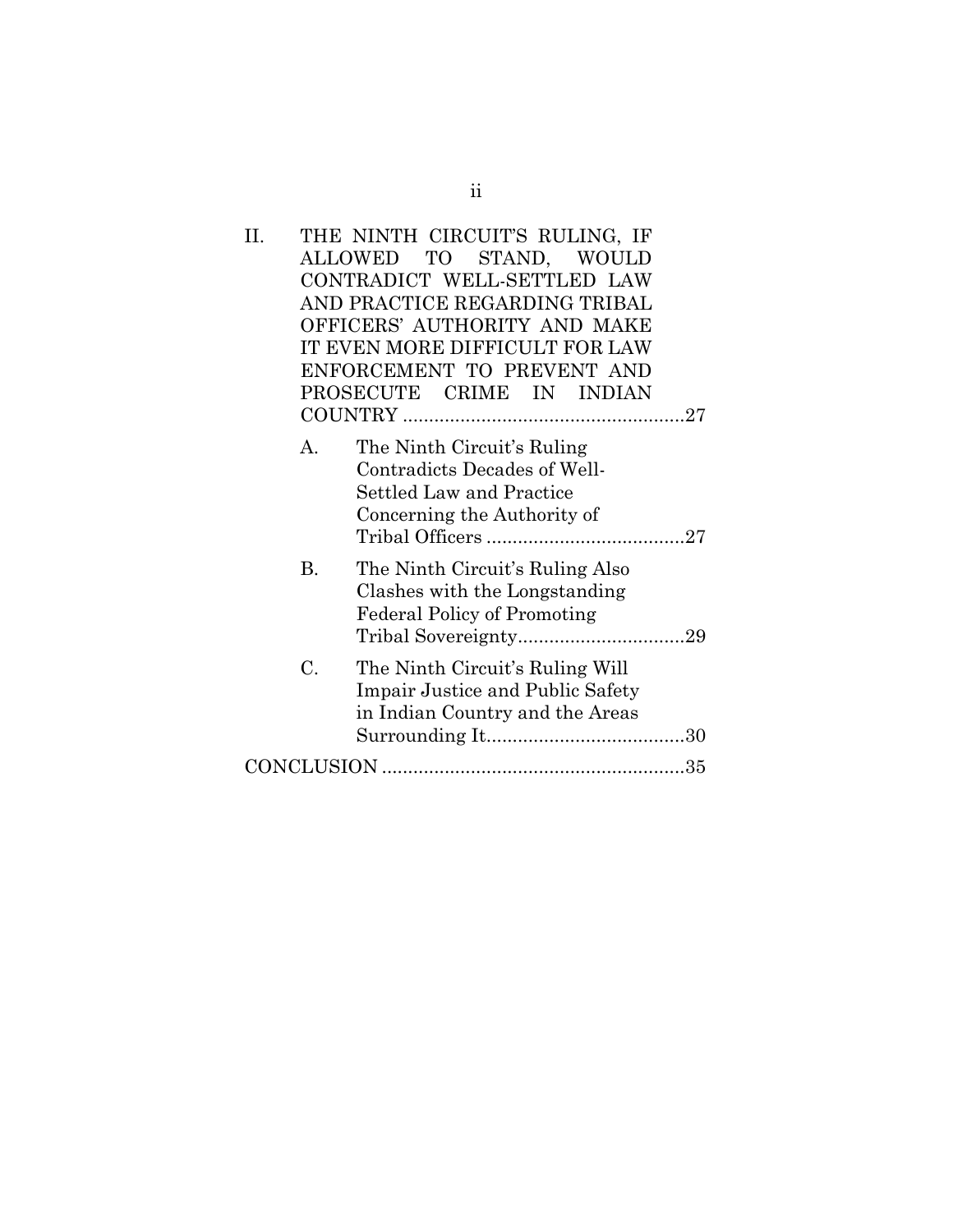## **TABLE OF AUTHORITIES**

# **Page(s)**

## **Cases**

| Alaska v. Native Vill. of Venetie Tribal Gov't,                                              |
|----------------------------------------------------------------------------------------------|
| Bishop Paiute Tribe v. Inyo County,<br>No. 1:15-cv-00367, 2018 WL 347797 (E.D.               |
| DeCoteau v. Dist. Cnty. Court for the Tenth<br>Judicial Dist.,                               |
| Hydro Res., Inc. v. E.P.A.,<br>608 F.3d 1131 (10th Cir. 2010)11, 20                          |
| Iowa Mut. Ins. Co. v. LaPlante,                                                              |
| McGirt v. Oklahoma,<br>140 S. Ct. 2452 (2020) 10, 15, 19, 20                                 |
| Michigan v. Bay Mills Indian Cmty.,                                                          |
| Michigan v. Fisher,                                                                          |
| Mille Lacs Band of Ojibwe v. County of Mille<br>Lacs,<br>No. 17-cv-5155, 2020 WL 7489475 (D. |
| Mincey v. Arizona,                                                                           |
| Negonsott v. Samuels,                                                                        |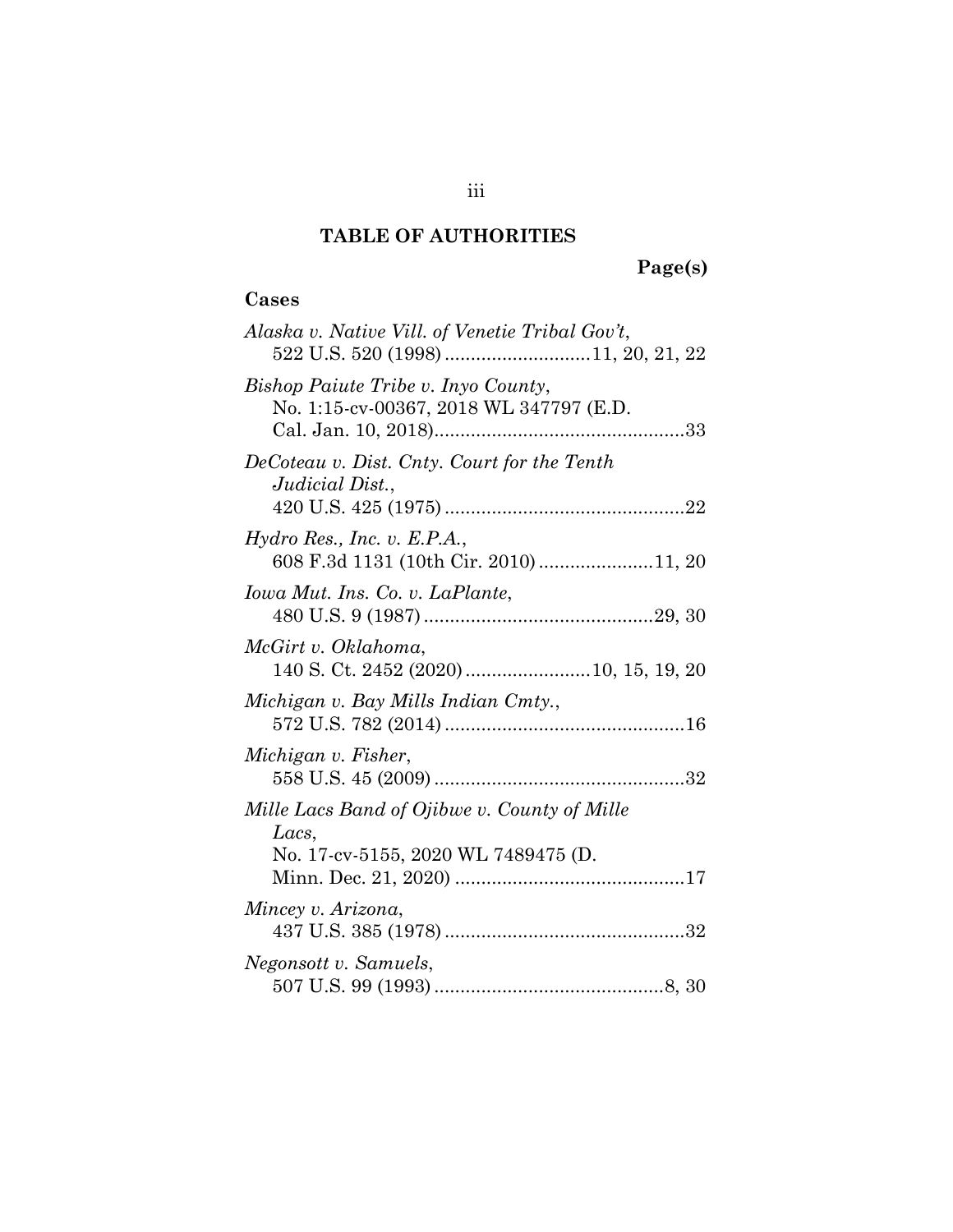| Oliphant v. Suquamish Indian Tribe,                              |
|------------------------------------------------------------------|
| Seymour v. Superintendent of Wash. State<br>Penitentiary,        |
| Solem v. Bartlett,                                               |
| South Dakota v. Yankton Sioux Tribe,                             |
| State v. Kurtz,                                                  |
| Terry v. Ohio,                                                   |
| United States v. Cooley,<br>947 F.3d 1215 (9th Cir. 2020) 31, 33 |
| United States v. Dodge,<br>538 F.2d 770 (8th Cir. 1976) 12-13    |
| United States v. Lara,                                           |
| United States v. Smith,<br>925 F.3d 410 (9th Cir. 2019) 14       |
| United States v. Stymiest,<br>581 F.3d 759 (8th Cir. 2009)12, 23 |
| United States v. Wadena,                                         |
| United States v. Wheeler,                                        |
| United States v. Zepeda,<br>792 F.3d 1103 (9th Cir. 2015)12, 23  |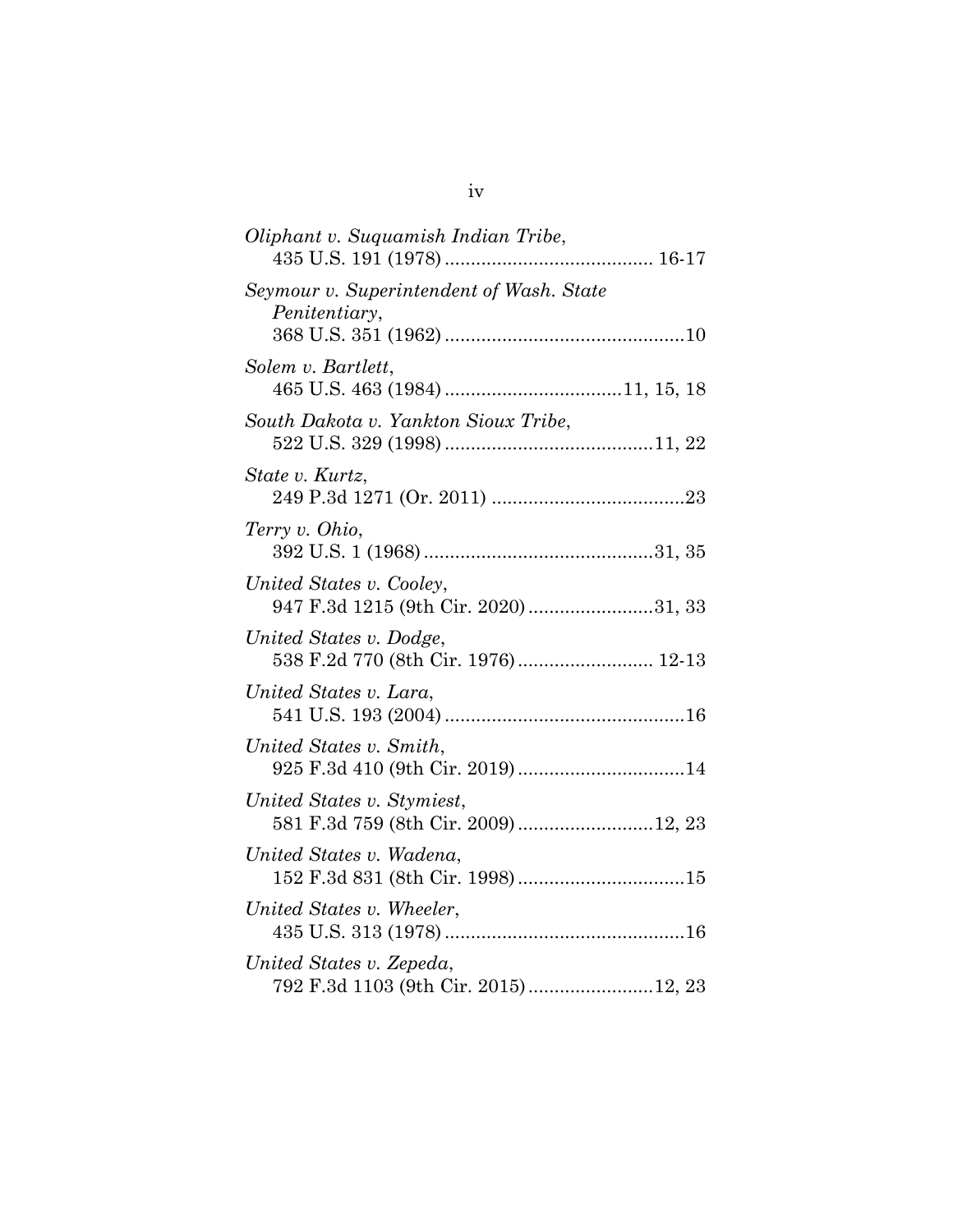| Ute Indian Tribe of the Uintah v. Myton,     |
|----------------------------------------------|
| White Mountain Apache Tribe v. Bracker,      |
| <b>Statutes</b>                              |
|                                              |
|                                              |
|                                              |
|                                              |
|                                              |
|                                              |
|                                              |
|                                              |
|                                              |
|                                              |
|                                              |
|                                              |
|                                              |
|                                              |
| Pueblo Lands Act of 1924, 43 Stat. 63620     |
|                                              |
| Tribal Law and Order Act of 2010, Public Law |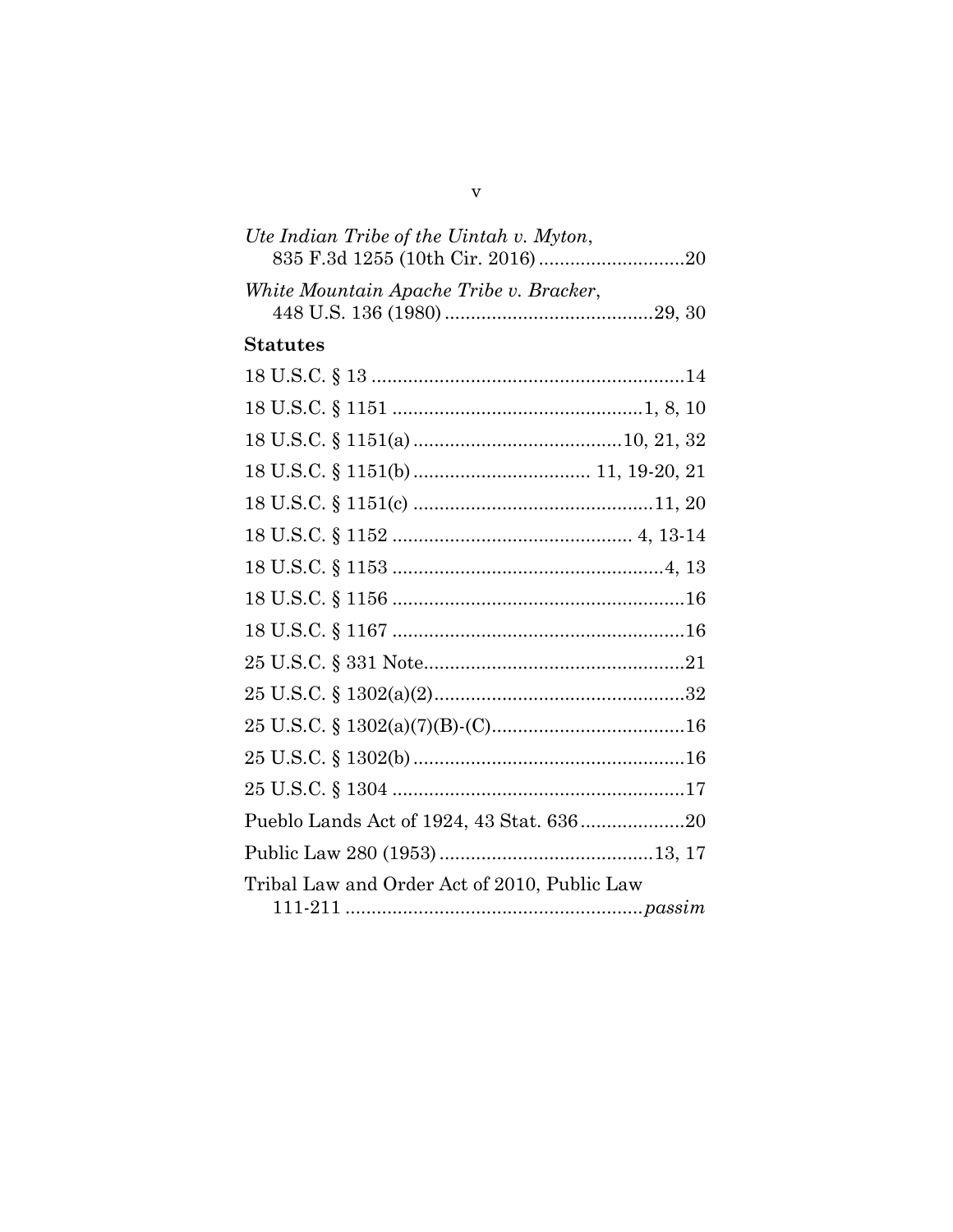## **Other Authorities**

| Amnesty Int'l, Maze of Injustice: The Failure<br>to Protect Indigenous Women from Sexual<br>Violence in the USA (2007),                                                                                                                                  |
|----------------------------------------------------------------------------------------------------------------------------------------------------------------------------------------------------------------------------------------------------------|
| https://www.amnestyusa.org/pdfs/mazeofinj                                                                                                                                                                                                                |
| Bureau of Indian Affairs, <i>Proclaiming Certain</i><br>Lands as Reservation for the Cowlitz Indian<br><i>Tribe</i> , 80 Fed. Reg. 70250 (Nov. 13, 2015) 22                                                                                              |
| William C. Canby, Jr., American Indian Law                                                                                                                                                                                                               |
| Robert N. Clinton, Criminal Jurisdiction over<br>Indian Lands: A Journey Through a<br>Jurisdictional Maze, 18 Ariz. L. Rev. 503<br>. 9                                                                                                                   |
| Cohen's Handbook of Federal Indian Law (Nell                                                                                                                                                                                                             |
| Troy A. Eid, Beyond Oliphant: Strengthening<br><i>Criminal Justice in Indian Country</i> , The<br>Federal Lawyer (April 2007),<br>https://www.fedbar.org/wp-<br>content/uploads/2007/03/feature1-0307-pdf-                                               |
| David Harper, Justice Department Prosecuting<br>More Indian Country Crimes, Tulsa World<br>(Nov. 4, 2013), https://www.tulsaworld.com/<br>news/local/ justice-department-prosecuting-<br>more-indian-country-<br>crimes/article_f66f7c27-48a9-5051-8bb8- |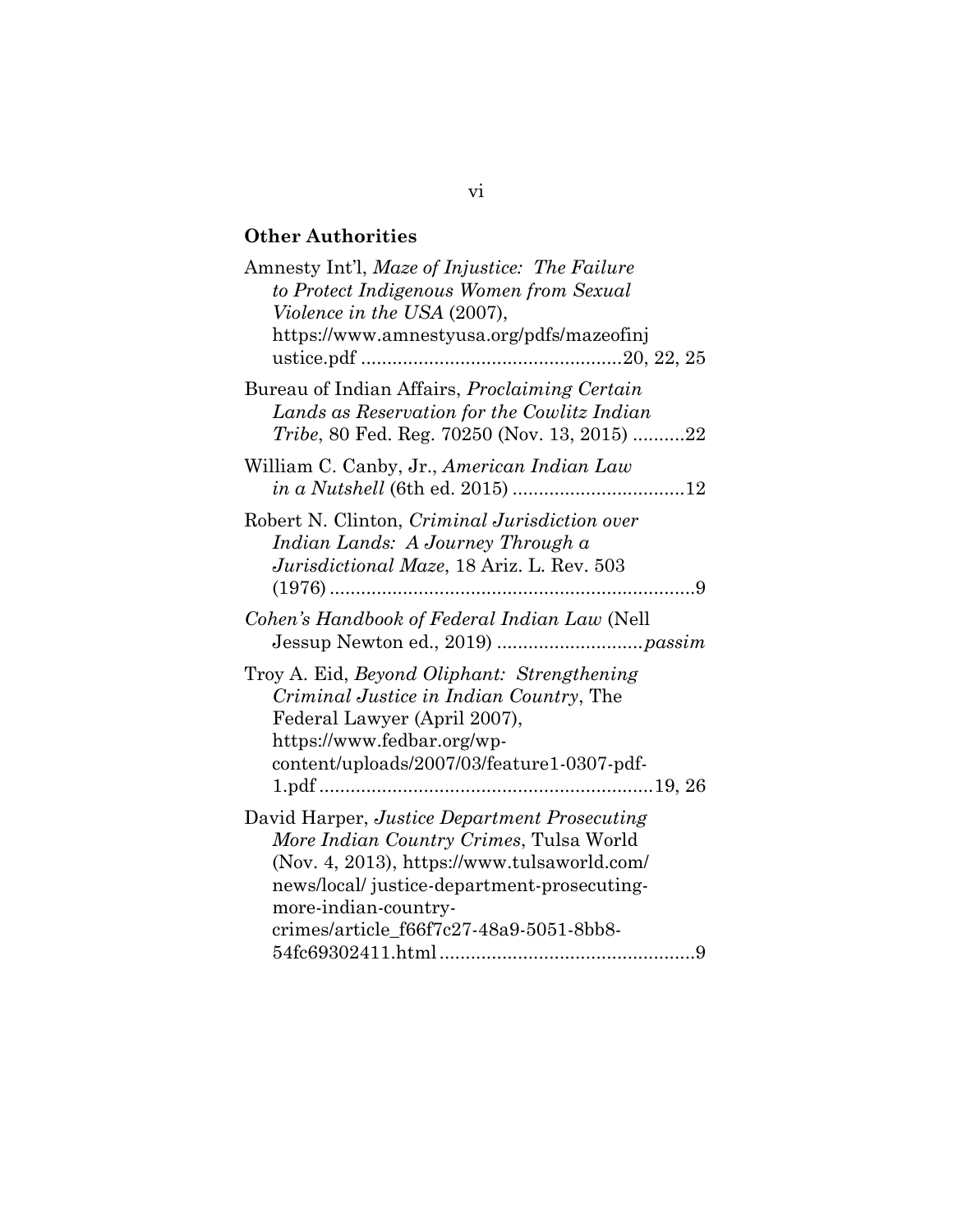| Sari Horwitz, Dark Side of the Boom: North                                                                                                                               |
|--------------------------------------------------------------------------------------------------------------------------------------------------------------------------|
| Dakota's Oil Rush Brings Cash and                                                                                                                                        |
| Promise to Reservation, Along with Drug-                                                                                                                                 |
| <i>Fueled Crime,</i> Washington Post (Sept. 28,                                                                                                                          |
| 2014),                                                                                                                                                                   |
| https://www.washingtonpost.com/sf/nationa<br>1/2014/09/28/dark-side-of-the-boom/24                                                                                       |
| ILOC, A ROADMAP FOR MAKING NATIVE<br><b>AMERICA SAFER, Report to the President</b>                                                                                       |
| and Congress of the United States                                                                                                                                        |
| (November 2013), available at                                                                                                                                            |
| https://www.aisc.ucla.edu/iloc/report/                                                                                                                                   |
|                                                                                                                                                                          |
| Arvo Q. Mikkanen, Indian Country Criminal<br>Jurisdiction Chart, U.S. Dep't of Justice<br>(2020), https://www.justice.gov/usao-<br>wdok/page/file/1300046/download18, 25 |
| Tina Norris et al., The American Indian and<br>Alaska Native Population: 2010, 2010<br>Census Briefs (2012),<br>https://www.census.gov/prod/cen2010/briefs               |
|                                                                                                                                                                          |
| Jeremy Pawloski, Murky Rules Create Lawless<br>Lands, Albuquerque Journal (Apr. 18,<br>2004),                                                                            |
| https://www.abqjournal.com/news/state/163                                                                                                                                |
|                                                                                                                                                                          |

# vii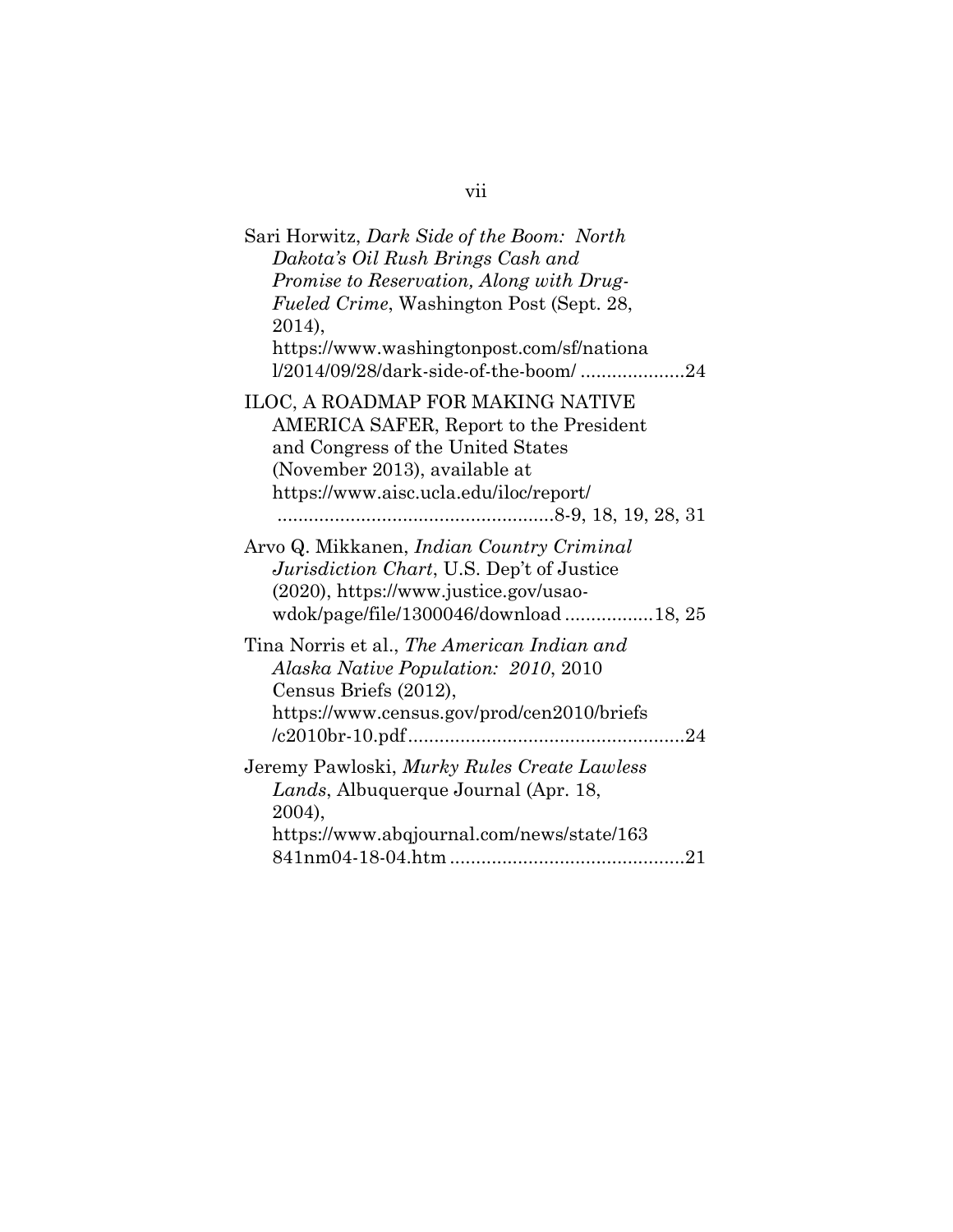## viii

| Timothy Q. Purdon, The North Dakota United<br>States Attorney's Office's Anti-Violence<br><b>Strategy for Tribal Communities: Working</b><br>to Make Reservations Safer Through<br>Enforcement, Crime Prevention and<br>Offender Reentry Programs, 88 N.D. L. Rev. |
|--------------------------------------------------------------------------------------------------------------------------------------------------------------------------------------------------------------------------------------------------------------------|
| Restatement (Third) of the Law of American<br>Indians (Tentative Draft No. 3, Mar. 19,                                                                                                                                                                             |
| Angela R. Riley, Crime and Governance in<br>Indian Country, 63 UCLA L. Rev. 1564                                                                                                                                                                                   |
| Alex Treiger, Thickening the Thin Blue Line in<br>Indian Country: Affirming Tribal<br>Authority to Arrest Non-Indians, 44 Am.                                                                                                                                      |
| Tribal Law and Order Act One Year Later:<br>Have We Improved Public Safety and<br>Justice Throughout Indian Country?,<br>Hearing Before the S. Comm. on Indian                                                                                                     |
| U.S. Dep't of Justice, Criminal Resource<br><i>Manual</i> § 683 (updated Jan. 22, 2020),<br>https://www.justice.gov/archives/jm/crimina<br>l-resource-manual-683-victimless-crimes  14-15                                                                          |
| U.S. Dep't of Justice, <i>Indian Country</i><br>Investigations and Prosecutions 2016,<br>https://www.justice.gov/tribal/page/file/1032                                                                                                                             |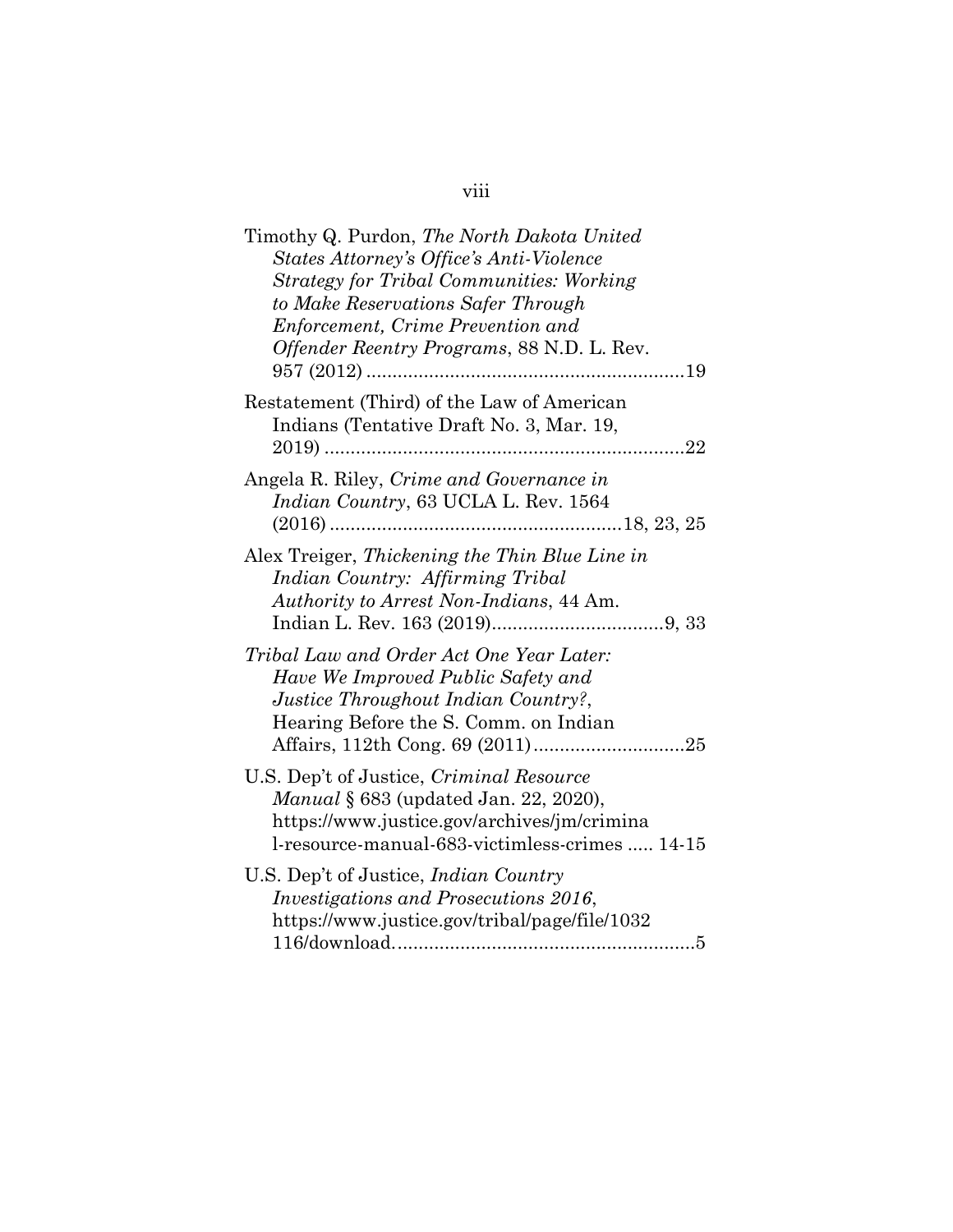| U.S. Dep't of Justice, <i>Indian Country</i><br><i>Investigations and Prosecutions 2017,</i><br>https://www.justice.gov/tribal/page/file/1113                                                                                 |
|-------------------------------------------------------------------------------------------------------------------------------------------------------------------------------------------------------------------------------|
| U.S. Dep't of Justice, <i>Indian Country</i><br><i>Investigations and Prosecutions 2018,</i><br>https://www.justice.gov/otj/page/file/123143                                                                                  |
| Unmasking the Hidden Crisis of Murdered and<br><i>Missing Indigenous Women (MMIW):</i><br>Exploring Solutions to End the Cycle of<br><i>Violence</i> , Oversight Hearing Before the<br>H.R. Comm. on Natural Resources, 116th |
| Tim Vollmann, Criminal Jurisdiction in<br>Indian Country: Tribal Sovereignty and<br>Defendants' Rights in Conflict, 22 U. Kan.                                                                                                |
| Kevin K. Washburn, American Indians, Crime,<br>and the Law, 104 Mich. L. Rev. 709 (2006)23                                                                                                                                    |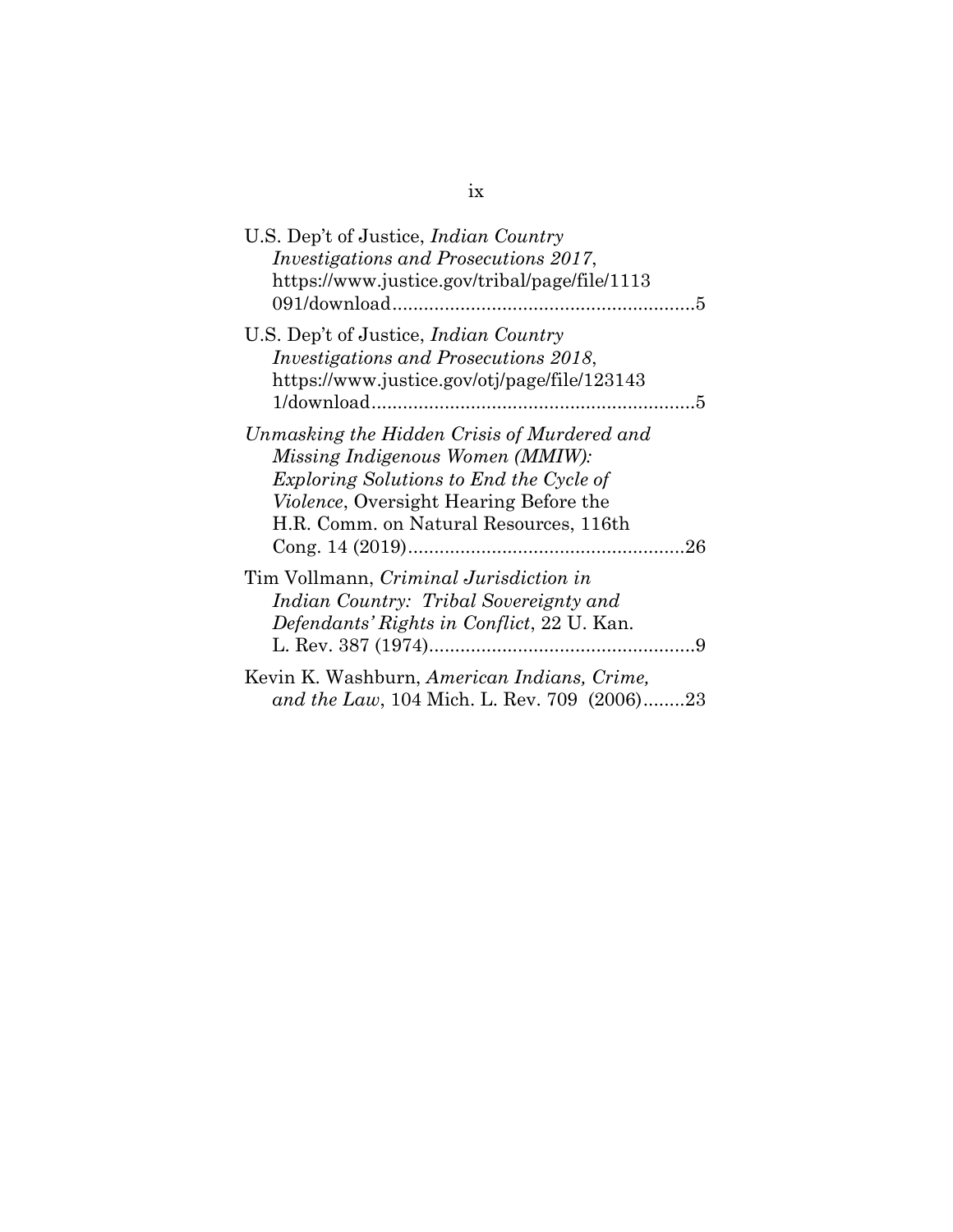#### <span id="page-10-0"></span>**INTEREST OF** *AMICI CURIAE***<sup>1</sup>**

*Amici curiae* Dennis K. Burke, Paul K. Charlton, Thomas B. Heffelfinger, David C. Iglesias, Troy A. Eid, Barry R. Grissom, Michael W. Cotter, Wendy J. Olson, Brendan V. Johnson, and Timothy Q. Purdon<sup>2</sup> are former presidentially appointed United States Attorneys with experience in the prosecution of crimes in "Indian country," as defined by 18 U.S.C. § 1151. Specifically:

 Dennis K. Burke was appointed by President Barack Obama as United States Attorney for the District of Arizona and served from 2009 to 2011. During his time as U.S. Attorney, he was a member of the Attorney General's Advisory Committee's ("AGAC") Native American Issue Subcommittee ("NAIS").<sup>3</sup>

l

<sup>1</sup> Both parties have consented to the filing of this brief. No counsel for a party authored this brief in whole or in part, and no person other than *amici curiae* or their counsel made a monetary contribution to the preparation or submission of this brief.

<sup>2</sup> *Amici curiae* join this brief solely in their personal capacities. They do not represent or advise the Petitioner in this or any matter, and they have not been involved in this case apart from joining this brief as *amici curiae*.

<sup>3</sup> The AGAC was created in 1973 to serve as the voice of the U.S. Attorneys and to advise the Attorney General of the United States on policy, management, and operational issues impacting the offices of the U.S. Attorneys. The NAIS is made up of U.S. Attorneys from across the United States whose districts contain Indian country of one or more federally recognized tribes. The NAIS focuses exclusively on Indian country issues, both criminal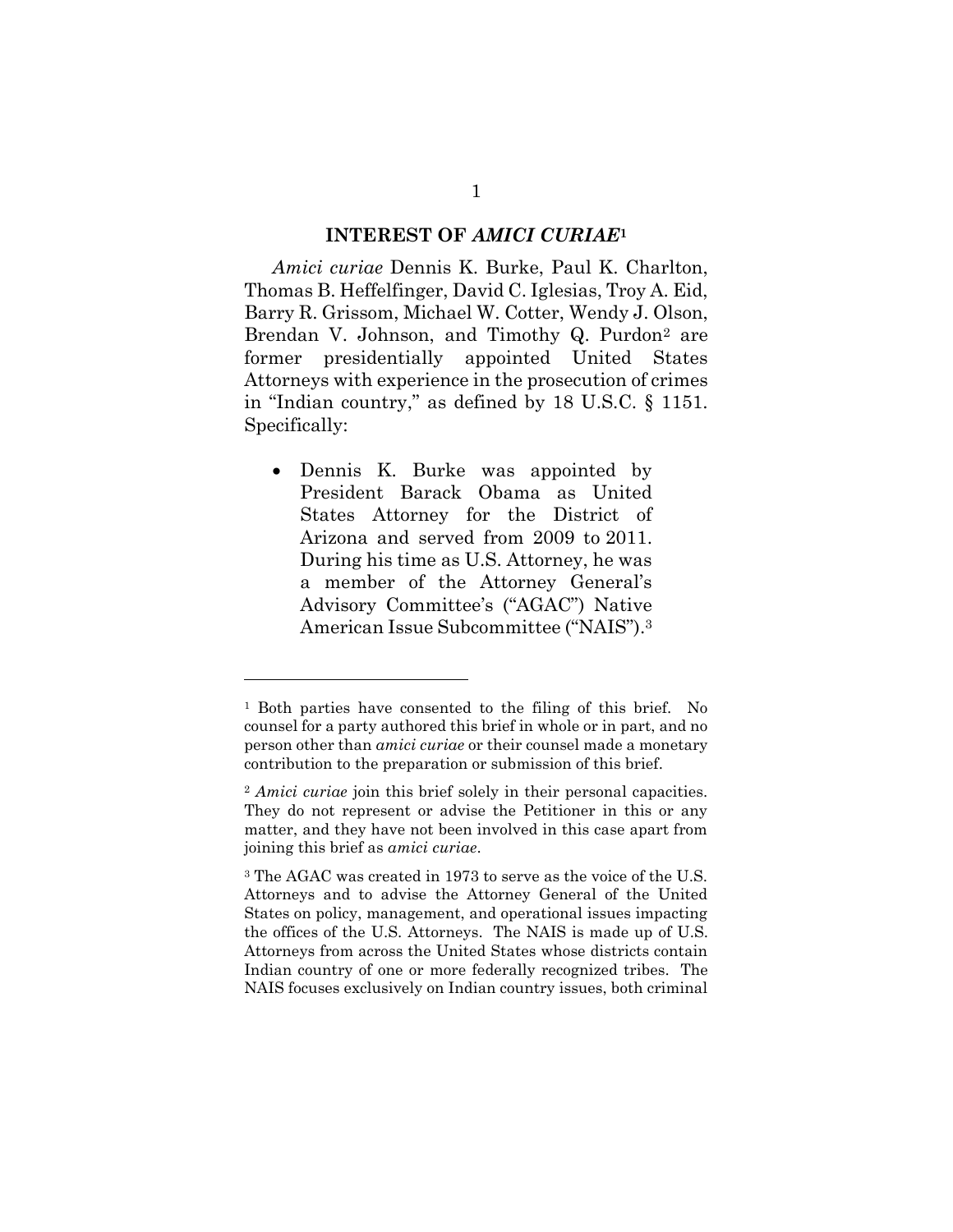- Paul K. Charlton was appointed by President George W. Bush as United States Attorney for the District of Arizona and served from 2001 to 2007. During his time as U.S. Attorney, he was a member of the AGAC's NAIS.
- Thomas B. Heffelfinger was appointed by both President George H.W. Bush and President George W. Bush as United States Attorney for the District of Minnesota and served from 1991 to 1993 and from 2001 to 2006. During a portion of his time as U.S. Attorney, he served as the Chair of the AGAC's NAIS.
- David C. Iglesias was appointed by President George W. Bush as United States Attorney for the District of New Mexico and served from 2001 to 2007. During his time as U.S. Attorney, he was a member of the AGAC's NAIS.
- Troy A. Eid was appointed by President George W. Bush as United States Attorney for the District of Colorado and served from 2006 to 2009. During his time as U.S. Attorney, he was a member of the AGAC's NAIS. In 2010, Mr. Eid was appointed by the United States Senate to the Indian Law and Order

and civil, and is responsible for making policy recommendations to the Attorney General of the United States.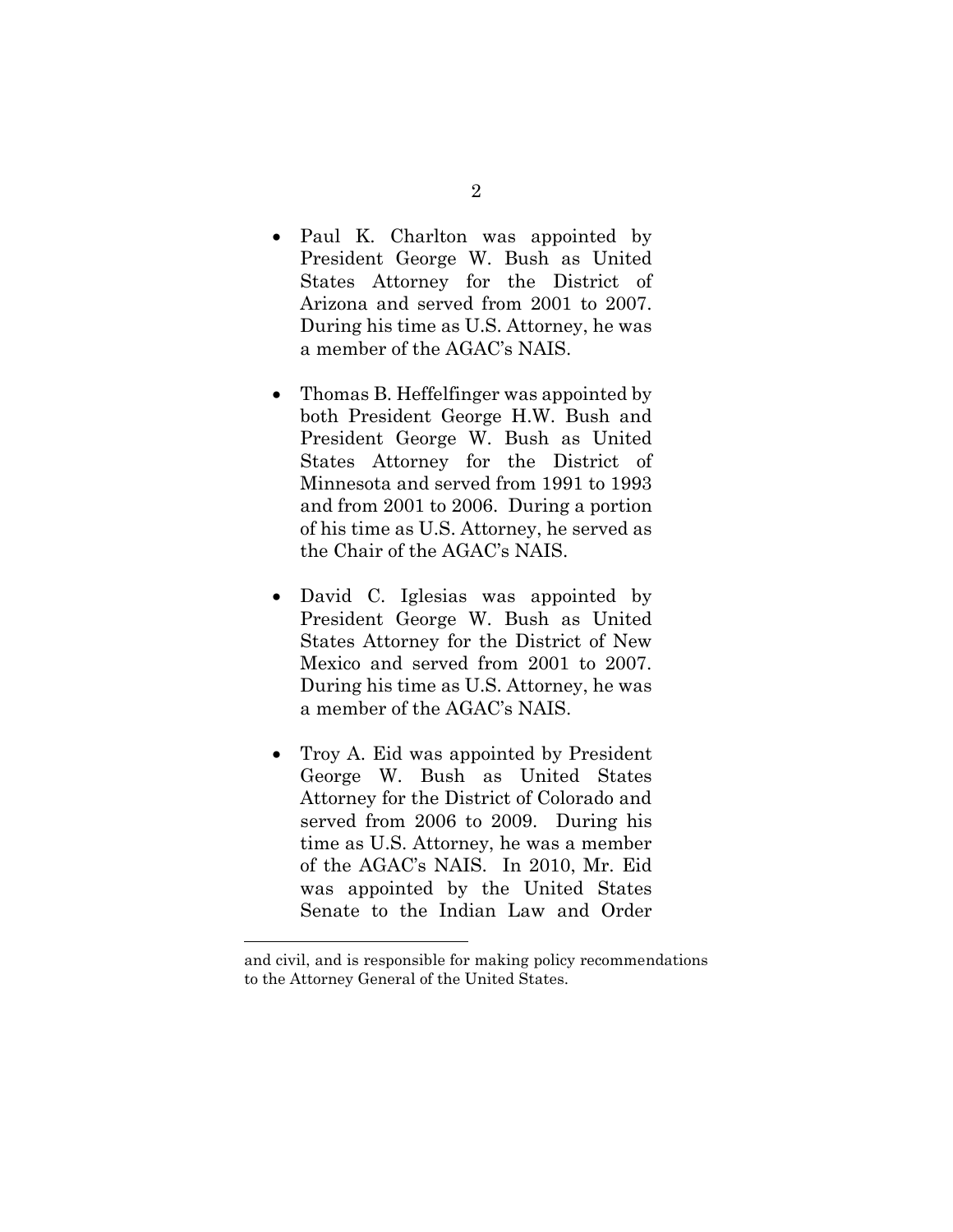Commission ("ILOC" or "Commission"), a nine-member independent advisory board to Congress and the President created by the Tribal Law and Order Act of 2010, Public Law 111-211, and charged with developing recommendations for strengthening public safety and criminal justice for all federally recognized Native American tribes and nations. Mr. Eid was elected Chair of the ILOC by its members and served in that role from its inception until the Commission's legislative sunset in 2014.

- Barry R. Grissom was appointed by President Barack Obama as United States Attorney for the District of Kansas and served from 2010 to 2016. During his time as U.S. Attorney, he was a member of the AGAC's NAIS.
- Michael W. Cotter was appointed by President Barack Obama as United States Attorney for the District of Montana and served from 2009 to 2017. During a portion of his time as U.S. Attorney, he served as Chair of the AGAC's NAIS.
- Wendy J. Olson was appointed by President Barack Obama as United States Attorney for the District of Idaho and served from 2010 to 2017. During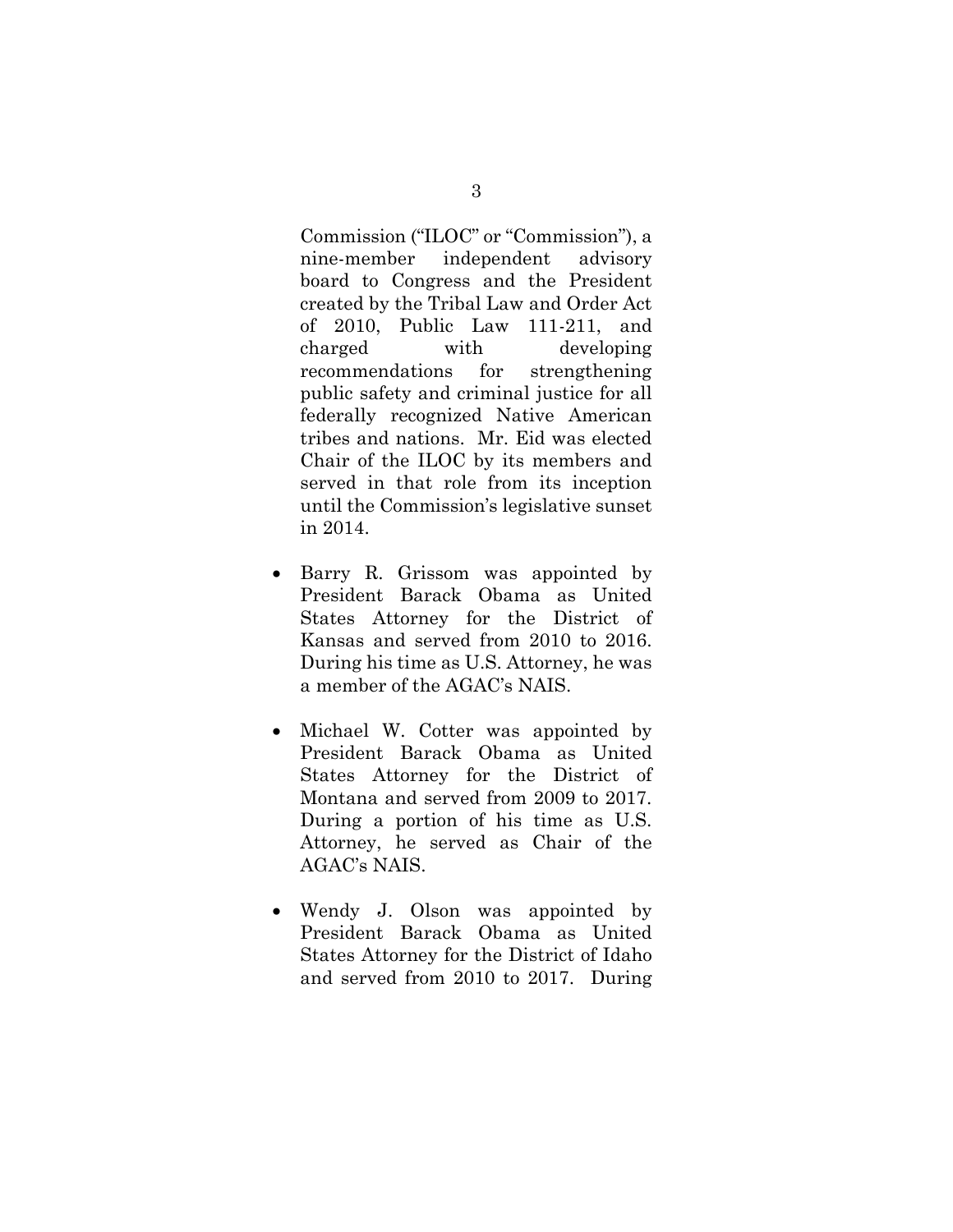her time as U.S. Attorney, she was a member of the AGAC's NAIS.

- Brendan V. Johnson was appointed by President Barack Obama as United States Attorney for the District of South Dakota and served from 2009 to 2015. During a portion of his time as U.S. Attorney, he served as Chair of the AGAC's NAIS.
- Timothy Q. Purdon was appointed by President Barack Obama as United States Attorney for the District of North Dakota and served from 2010 to 2015. During a portion of his time as U.S. Attorney, he served as Chair of the AGAC's NAIS.

<span id="page-13-1"></span><span id="page-13-0"></span>During their terms as United States Attorneys, the *amici curiae* led United States Attorney's Offices that prosecuted federal crimes in Indian country under the Indian Country Crimes Act, 18 U.S.C. § 1152, the Major Crimes Act, 18 U.S.C. § 1153, and federal criminal statutes of general applicability. Department of Justice statistics establish that the U.S. Attorney's Offices in Arizona, Minnesota, New Mexico, Colorado, Montana, Idaho, South Dakota, and North Dakota—offices the *amici* led—prosecute substantially higher numbers of Indian country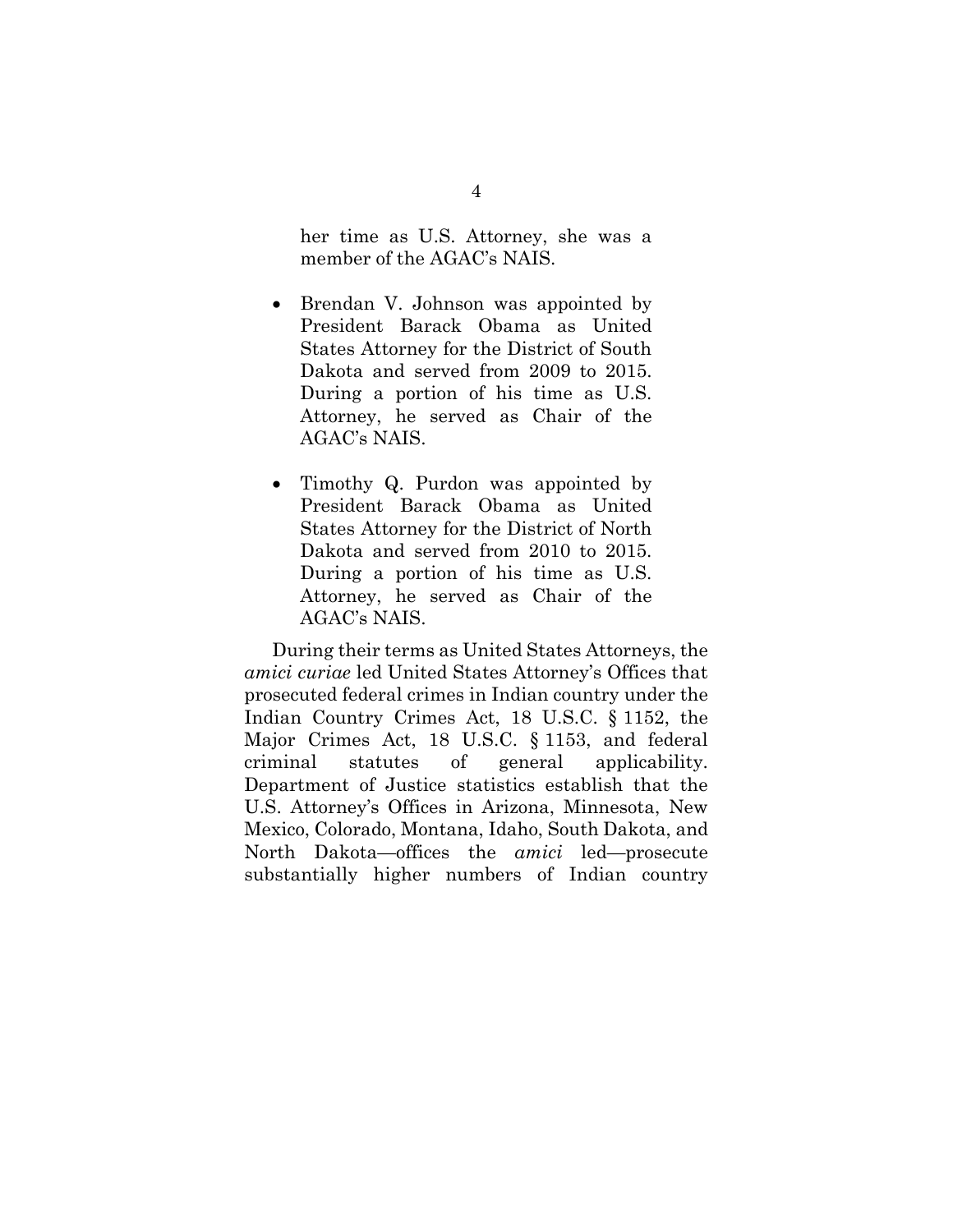criminal cases than most other U.S. Attorney's Offices.<sup>4</sup>

During their service as U.S. Attorneys, the *amici*  prioritized the reduction of crime on reservations, dependent Indian communities, and tribal trust land within their jurisdictions and are all deeply familiar with the jurisdictional challenges facing federal, state, and tribal law enforcement officers and prosecutors as they endeavor to reduce crime in Indian country and deliver public safety.

### **SUMMARY OF ARGUMENT**

Criminal jurisdiction over offenses committed in Indian country is exceptionally complex and unwieldy. Which of federal, state, and tribal authorities can prosecute a crime depends on (1) whether the crime occurred in Indian country; (2) the Indian status of the perpetrator and victim (if one exists); and (3) the nature of the crime. Matters become highly complicated when these variables are analyzed in detail. The indeterminate nature of what constitutes "Indian country" and who is an "Indian," combined with widely varying potential sources of substantive criminal law and byzantine rules for their application, make Indian country criminal jurisdiction a

<span id="page-14-2"></span><span id="page-14-1"></span><span id="page-14-0"></span><sup>4</sup> *See* U.S. Dep't of Justice, *Indian Country Investigations and Prosecutions 2018*, https://www.justice.gov/otj/page/file/1231431/ download; U.S. Dep't of Justice, *Indian Country Investigations and Prosecutions 2017*, https://www.justice.gov/tribal/page/file /1113091/download; U.S. Dep't of Justice, *Indian Country Investigations and Prosecutions 2016*, https://www.justice.gov /tribal/page/file/1032116/download.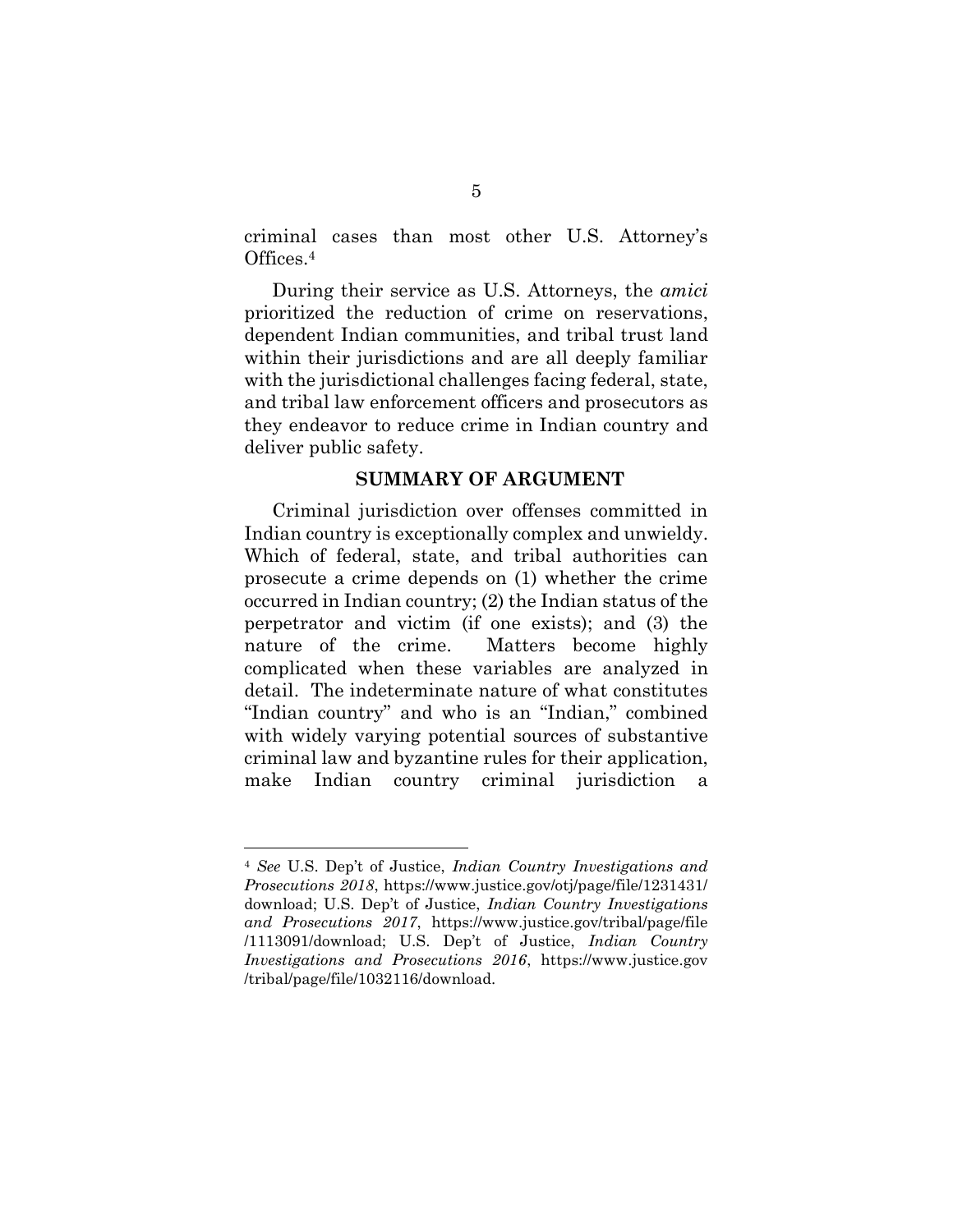confounding morass for tribal, federal, and state authorities.

The complexity of Indian country criminal jurisdiction and the highly cumbersome and impractical framework it creates make delivering public safety to Indian country more difficult than most anywhere else. The bewildering rules of Indian country criminal jurisdiction can prove challenging for courts to apply, even with the benefit of briefing and time for reflection. It can be tremendously difficult, approaching impossibility in some situations, for tribal officers, federal agents, or state officers to apply these rules on the spot while in the field.

Moreover, different federal, state, and tribal law enforcement agencies must cooperate and sort out their respective roles within the jurisdictional scheme. The scheme's impenetrability leads to occurrences of criminal activity where no law enforcement agency intervenes because none is confident that it has jurisdiction. These challenges create substantial gaps in law enforcement, resulting in criminals avoiding apprehension and prosecution, and in savvy criminals from outside Indian country relocating their conduct to Indian country to lessen chances of detection and prosecution.

The Ninth Circuit panel's ruling—that tribal officers' authority to detain non-Indians on public highways on reservations is limited to determining whether a suspect is non-Indian, with continued detention appropriate only where it is "apparent" or "obvious" that state or federal law has been violated is at odds with decades of well-settled law and practice. The ILOC's final report to the President and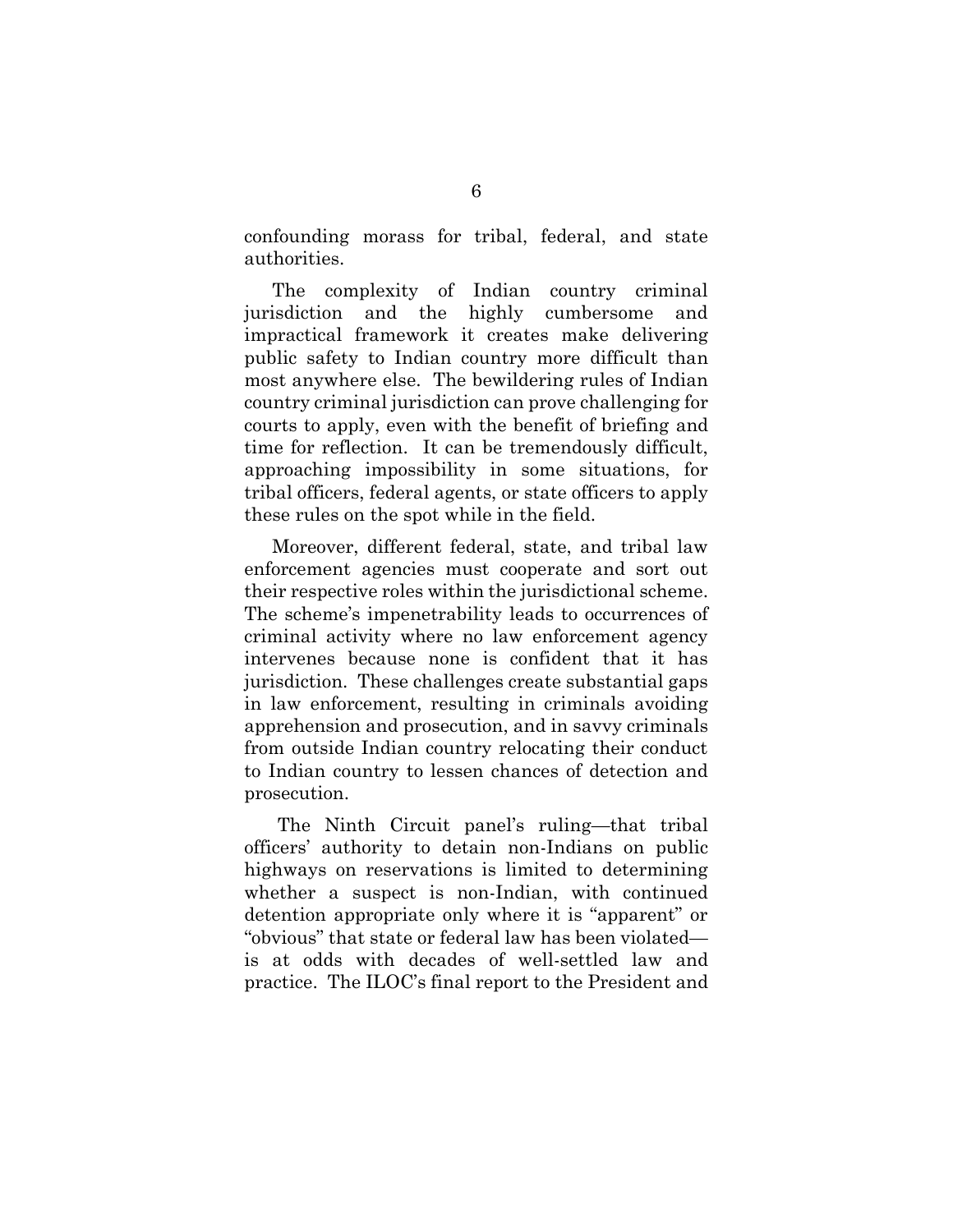Congress emphasizes the critical importance of ensuring that tribal police officers are recognized as having the same authority to detain criminal suspects and make arrests as their counterparts in state and local government. Ironically, the Ninth Circuit panel's decision does not even recognize the universal understanding among all concerned—as reflected in the Commission's November 2013 report—that tribal officers already have the unquestioned authority to detain non-Indian suspects.

The decision below also cannot be squared with Congress's purpose in enacting the Tribal Law and Order Act of 2010 ("TLOA"), Public Law 111-211. Tribal police officers' longstanding practice of detaining non-Indians for criminal offenses arising on reservations was assumed by Congress prior to the panel's decision. TLOA recognizes that tribal police officers are almost always the first responders to address crimes of all kinds on Indian reservations, detaining Indian and non-Indian suspects alike as circumstances warrant. The panel's decision turns this approach on its head by requiring tribal officers to release suspects based on their apparent political status as non-Indians (whether real or imagined) without even waiting for the appropriate jurisdiction to respond, and regardless of how dangerous they might be.

The panel's decision also clashes with the longstanding federal policy of recognizing tribal sovereignty. Forbidding tribes from taking action against suspected criminals on reservation highways would effectively allow these criminals to violate the law with impunity on reservations, a direct affront to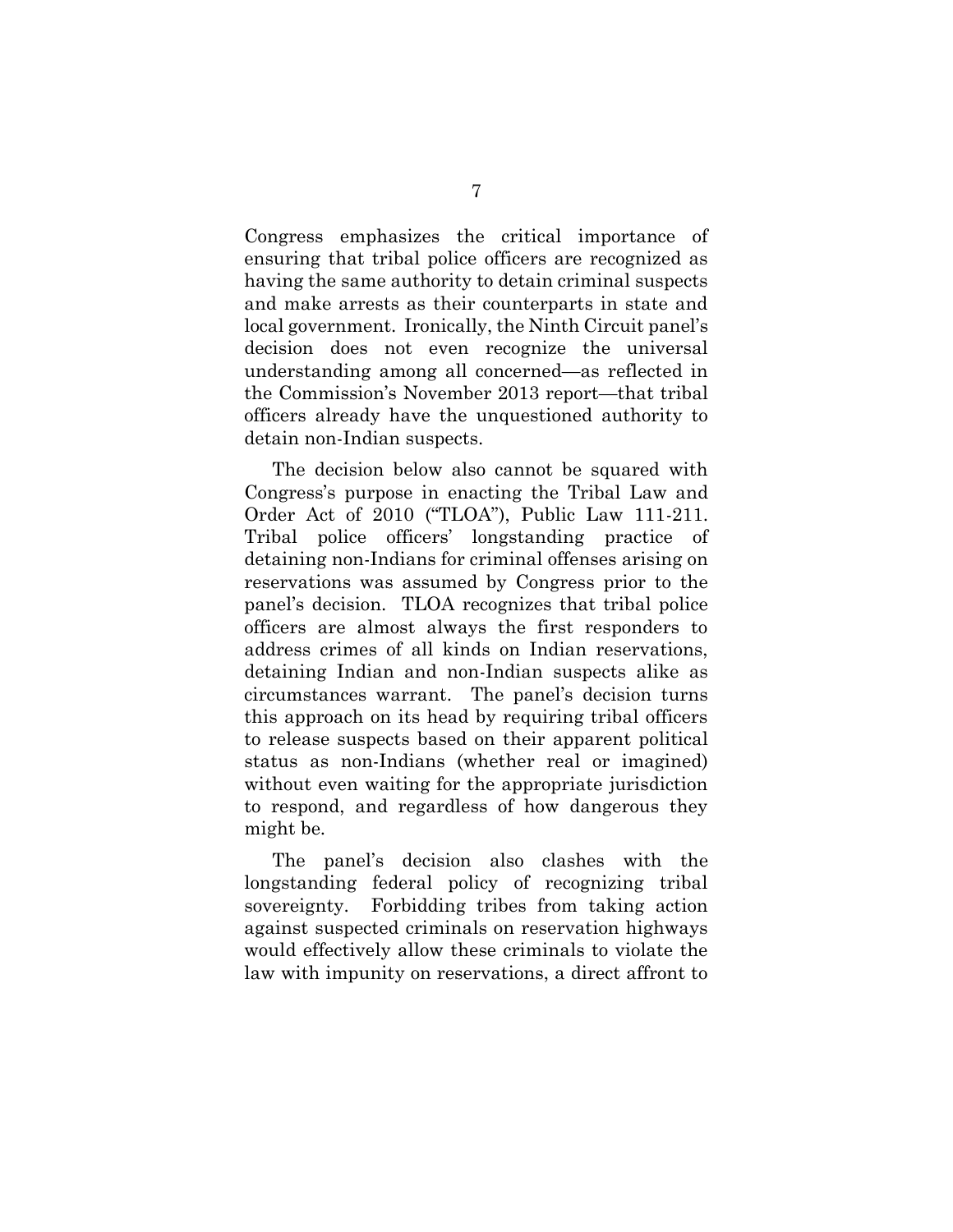the sovereignty tribes possess on reservation lands. Moreover, Congress, and not any court, has plenary authority to alter the standards for criminal jurisdiction in Indian country.

If allowed to stand, the Ninth Circuit's ruling will also further complicate the already labyrinthine law underlying Indian country criminal jurisdiction and will seriously degrade justice and public safety both in Indian country and the areas surrounding it.

The former United States Attorney *amici curiae* urge the Court to reverse the ruling of the Ninth Circuit.

### **ARGUMENT**

**I. THE COMPLEX OVERLAP OF FEDERAL, STATE, AND TRIBAL CRIMINAL JURISDICTION IN INDIAN COUNTRY MAKES THE PREVENTION AND PROSECUTION OF CRIME EXCEEDINGLY DIFFICULT**

### <span id="page-17-1"></span>**A. Criminal Jurisdiction in Indian Country**

<span id="page-17-0"></span>Criminal jurisdiction over offenses committed in "Indian country," as defined in 18 U.S.C. § 1151, "is governed by a complex patchwork of federal, state, and tribal law." *Negonsott v. Samuels*, 507 U.S. 99, 102 (1993) (quotation marks omitted). So complex and unwieldy is Indian country criminal jurisdiction that the Indian Law and Order Commission unanimously concluded "that criminal jurisdiction in Indian country is an indefensible morass of complex, conflicting, and illogical commands, layered in over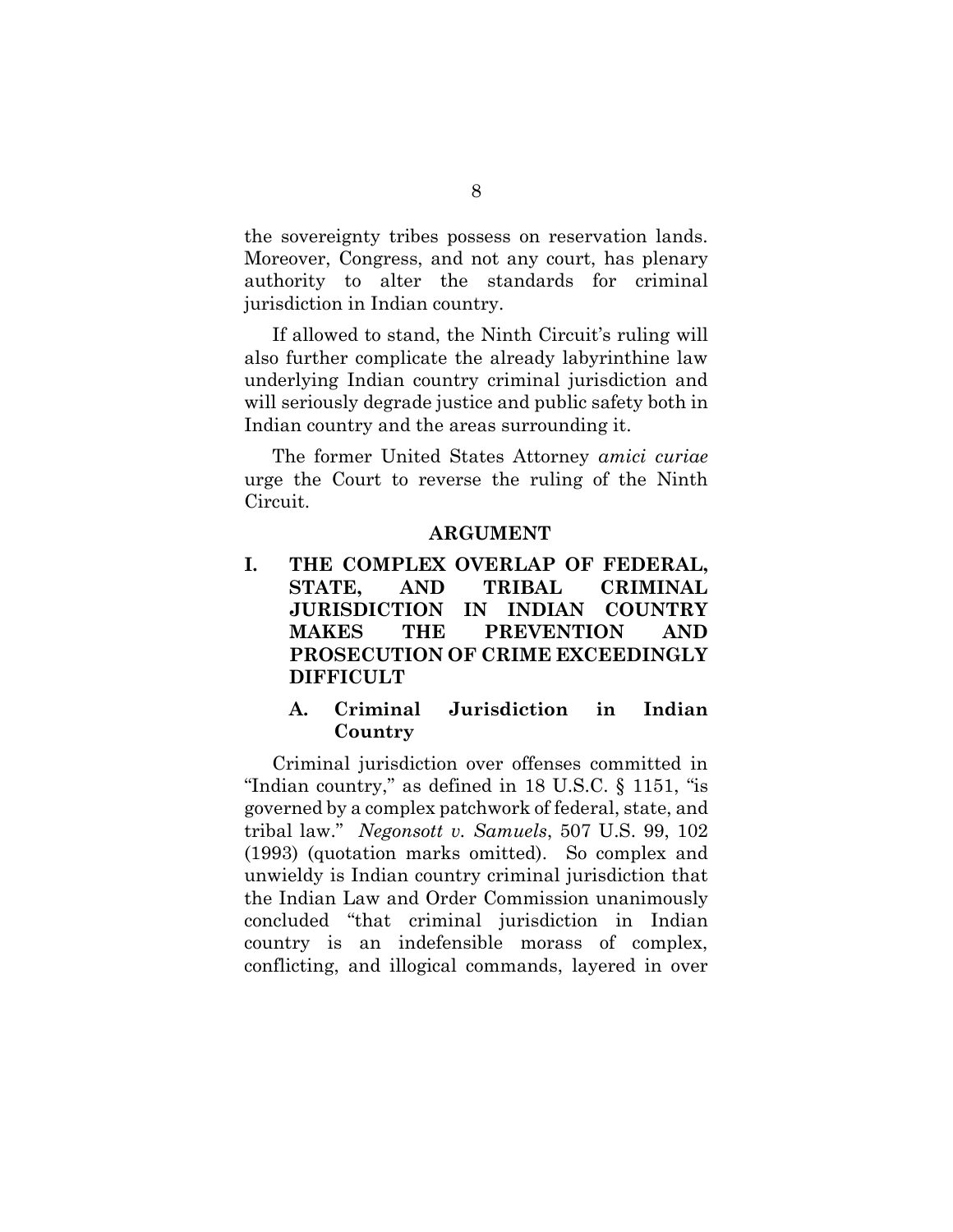<span id="page-18-2"></span>decades via congressional policies and court decisions and without the consent of Tribal nations." ILOC, A ROADMAP FOR MAKING NATIVE AMERICA SAFER, Report to the President and Congress of the United States, at ix (November 2013), available at https://www.aisc.ucla.edu/iloc/report/ (hereinafter "ILOC Report"). 5

In broad terms, which of federal, state, and tribal authorities can prosecute a crime depends on (1) whether the crime occurred in Indian country; (2) the Indian status of the perpetrator and victim (if one exists); and (3) the nature of the crime. Although intricate enough even when generally stated, these variables governing Indian country jurisdiction become thoroughly confounding when examined in detail.

<span id="page-18-3"></span><span id="page-18-0"></span><sup>5</sup> The complexity of Indian country criminal jurisdiction has led other observers to also describe it in strong terms, such as it being a "jurisdictional maze," Robert N. Clinton, *Criminal Jurisdiction over Indian Lands: A Journey Through a Jurisdictional Maze*, 18 Ariz. L. Rev. 503 (1976); a "welter of rules," Alex Treiger, *Thickening the Thin Blue Line in Indian Country: Affirming Tribal Authority to Arrest Non-Indians*, 44 Am. Indian L. Rev. 163, 170 (2019); a "crazy quilt," Tim Vollmann, *Criminal Jurisdiction in Indian Country: Tribal Sovereignty and Defendants' Rights in Conflict*, 22 U. Kan. L. Rev. 387, 387 (1974); and even as akin to "solving a Rubik's cube while blindfolded and underwater," David Harper, *Justice Department Prosecuting More Indian Country Crimes*, Tulsa World (Nov. 4, 2013), https://www.tulsaworld.com/news/local/ justice-departmentprosecuting-more-indian-country-crimes/article

<span id="page-18-1"></span>\_f66f7c27-48a9-5051-8bb8-54fc69302411.html (statement of R. Trent Shores, now U.S. Attorney for the Northern District of Oklahoma).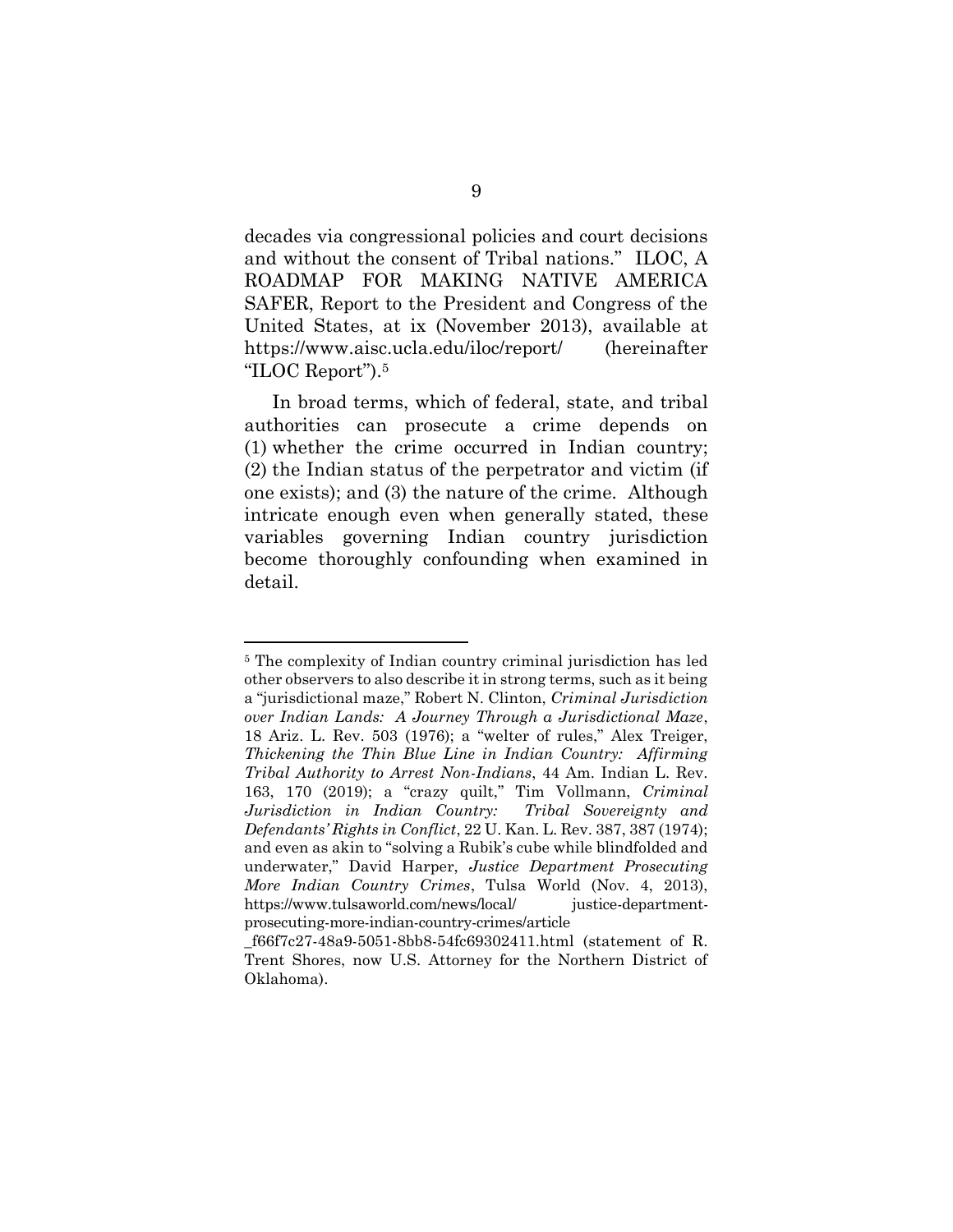#### **1. "Indian country"**

The starting point of any analysis is determining whether the offense in question occurred in Indian country. If it did not, the normal standards for the exercise of federal or state criminal jurisdiction apply. Title 18 U.S.C. § 1151 broadly defines "Indian country" and provides in full:

<span id="page-19-2"></span>Except as otherwise provided in sections 1154 and 1156 of this title, the term "Indian country", as used in this chapter, means (a) all land within the limits of any Indian reservation under the jurisdiction of the United States Government, notwithstanding the issuance of any patent, and, including rights-of-way running through the reservation, (b) all dependent Indian communities within the borders of the United States whether within the original or subsequently acquired territory thereof, and whether within or without the limits of a state, and (c) all Indian allotments, the Indian titles to which have not been extinguished, including rights-of-way running through the same.

<span id="page-19-3"></span><span id="page-19-1"></span><span id="page-19-0"></span>Subsection 1151(a) includes all land within an Indian reservation, including land owned by non-Indians in fee simple. *Seymour v. Superintendent of Wash. State Penitentiary*, 368 U.S. 351, 358 (1962). Although perhaps seemingly straightforward, determining what is reservation land is complicated by Congress's ability to disestablish a reservation or diminish its size, a topic that has engendered substantial disputes and litigation over the years. *See, e.g.*, *McGirt v. Oklahoma*, 140 S. Ct. 2452 (2020);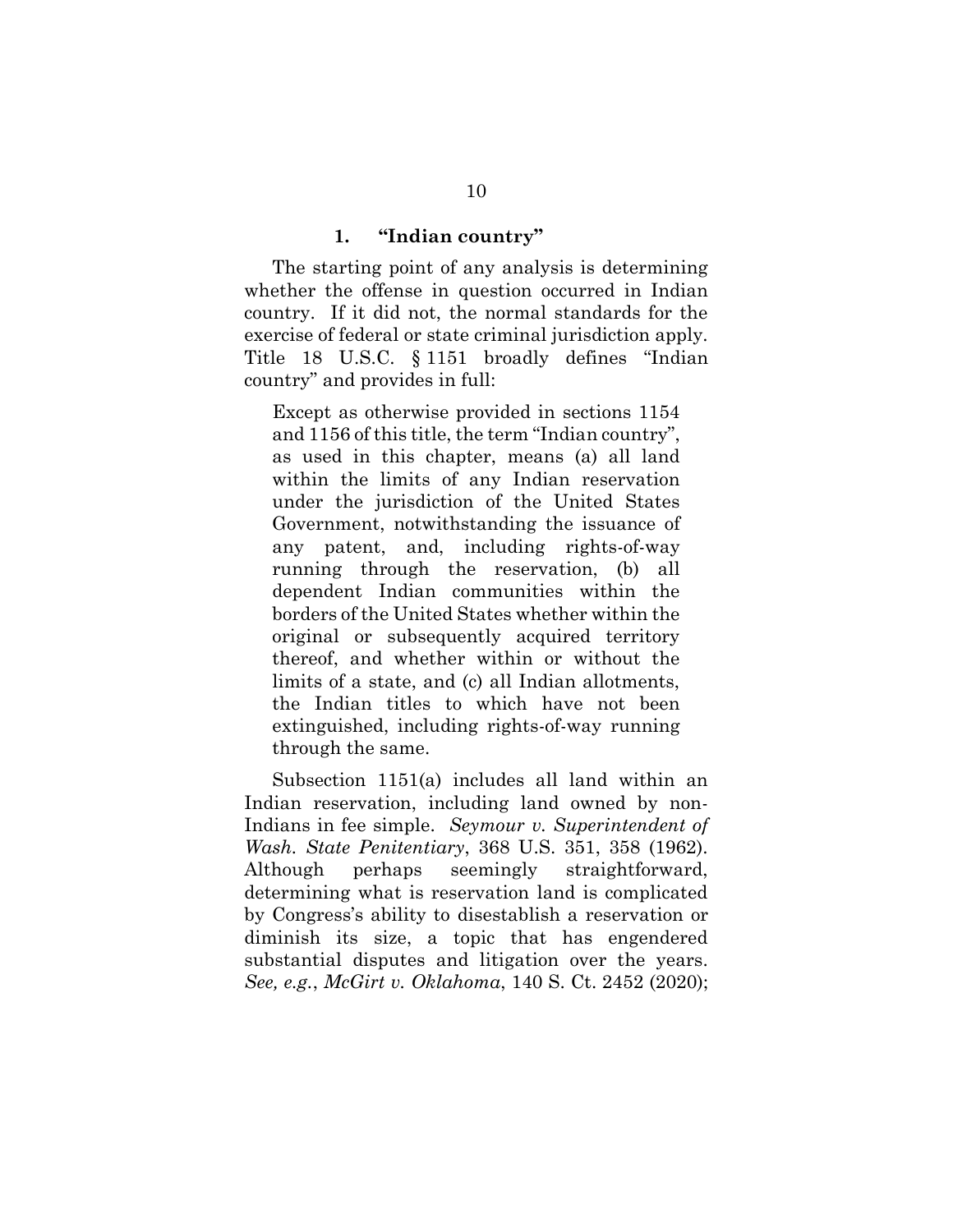### <span id="page-20-3"></span><span id="page-20-2"></span>*South Dakota v. Yankton Sioux Tribe*, 522 U.S. 329 (1998); *Solem v. Bartlett*, 465 U.S. 463 (1984).

The "dependent Indian communities" covered by subsection 1151(b) are Indian lands that are neither reservations nor allotments and that (1) have been set aside by the federal government for Indian use as Indian land and (2) are under federal superintendence. *Alaska v. Native Vill. of Venetie Tribal Gov't*, 522 U.S. 520, 527 (1998). Dependent Indian communities are by definition outside the geographical boundaries of Indian reservations.

<span id="page-20-0"></span>Finally, subsection 1151(c)'s coverage of "Indian allotments" refers to "land owned by individual Indians and either held in trust by the United States or subject to a statutory restriction on alienation." *See* 1 *Cohen's Handbook of Federal Indian Law* § 3.04 (Nell Jessup Newton ed., 2019) (hereinafter "*Cohen*"). Subsection 1151(c)'s "major impact is on allotments not within a reservation or a dependent Indian community." *Id.*

<span id="page-20-1"></span>Because subsections 1151(b) and (c) include land outside of reservations, Indian country can be intermixed with state, federal, or privately owned land. In some instances, this results in a noncontiguous, alternating patchwork of Indian country and non-Indian country parcels of land. *See Hydro Res., Inc. v. E.P.A.*, 608 F.3d 1131, 1158 (10th Cir. 2010) (en banc) (Gorsuch, J.) (observing that subsections 1151(b) and (c) permit "checkerboard" Indian country jurisdiction outside reservation boundaries).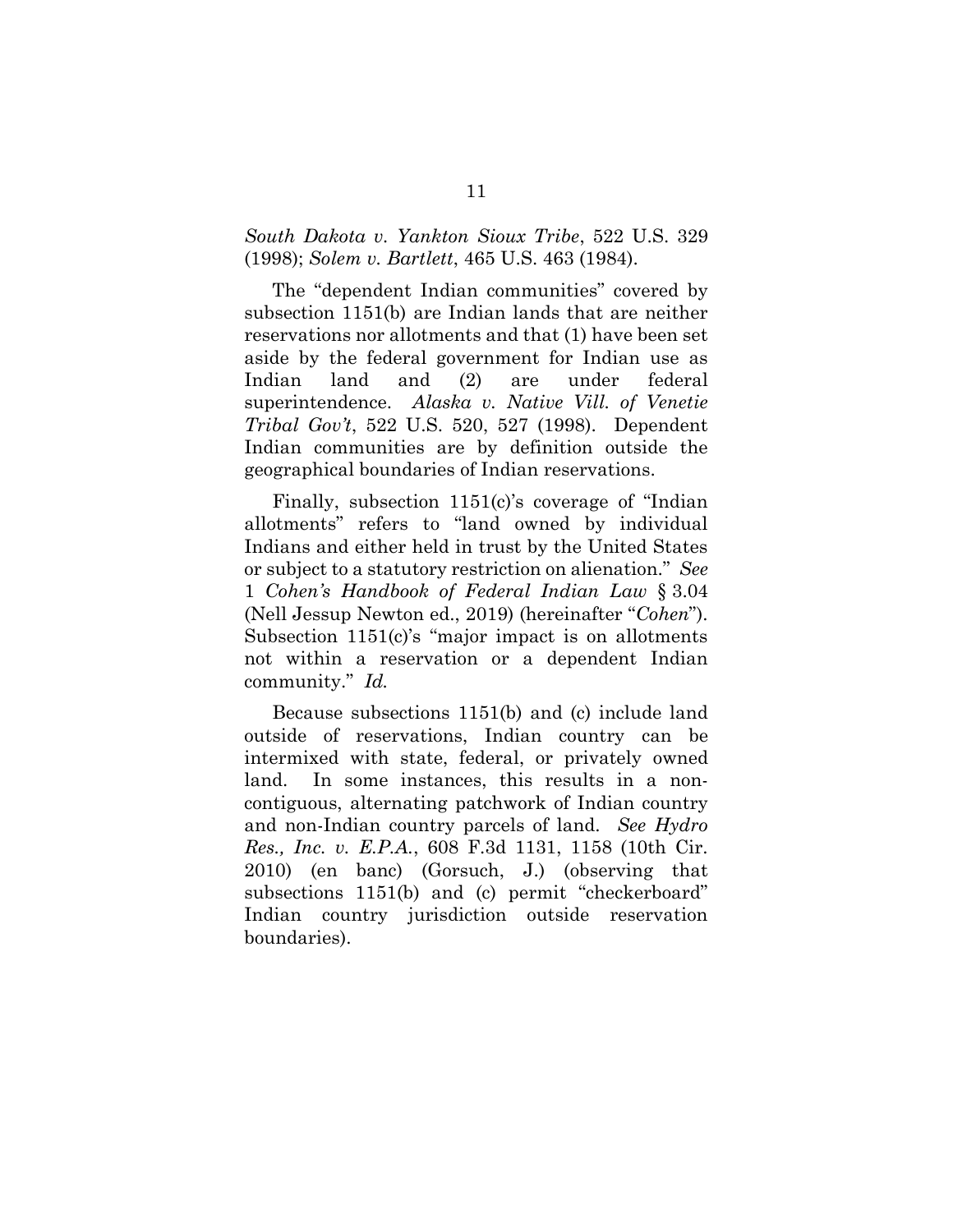#### **2. Who is an "Indian"**

Who is an "Indian" is a matter of federal common law and turns on a two-prong test that considers whether the person (1) has some Indian blood, and (2) is recognized as an Indian by a tribe or the federal government. *United States v. Zepeda*, 792 F.3d 1103, 1110 (9th Cir. 2015) (en banc) (describing test as "generally accepted"); *United States v. Stymiest*, 581 F.3d 759, 762 (8th Cir. 2009) (citing *United States v. Rogers*, 45 U.S. 567, 572-73 (1845)).

<span id="page-21-2"></span>Because the first prong considers only whether the person has "some" Indian blood, "a person may be classified as an Indian despite a very low quantum of Indian blood." William C. Canby, Jr., *American Indian Law in a Nutshell* 9 (6th ed. 2015); *see also Stymiest*, 581 F.3d at 762 (noting that the parties agreed that the first prong was satisfied because the defendant had three thirty-seconds Indian blood).

<span id="page-21-1"></span>The second prong requires that the person be a member of, or affiliated with, a federally recognized tribe. *Zepeda*, 792 F.3d at 1114. This turns on several criteria: (1) enrollment in a federally recognized tribe; (2) government recognition through receipt of assistance reserved only to Indians; (3) enjoyment of benefits of tribal affiliation; and (4) social recognition as an Indian through residence on a reservation and participation in the social life of a federally recognized tribe. *Id.*; *see Stymiest*, 581 F.3d at 763 (including additional factor of whether a tribe recognizes the person as an Indian).

<span id="page-21-0"></span>Given the highly factual but indeterminate nature of this two-prong test, "[t]he definition of exactly who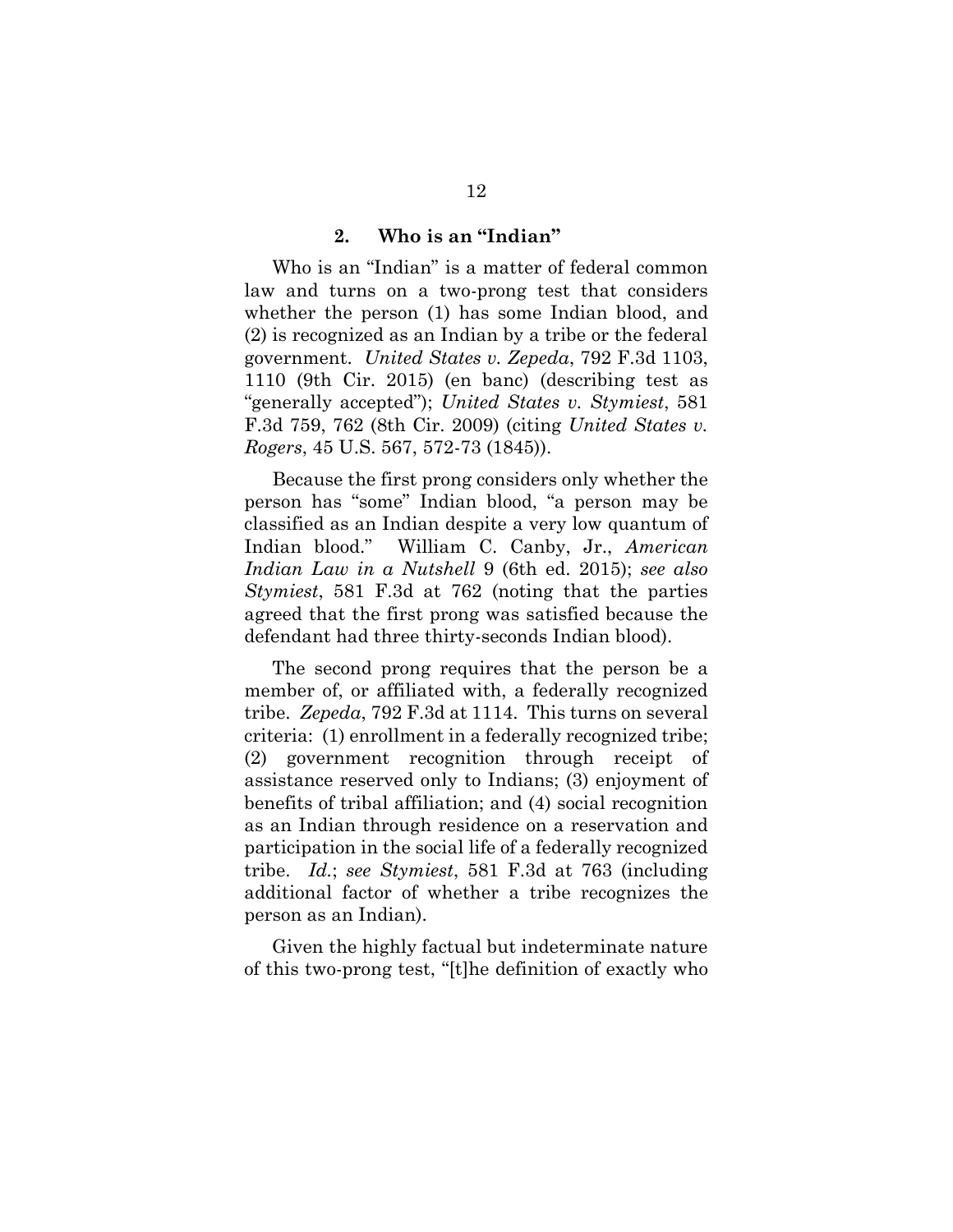is and who is not an Indian is very imprecise." *United States v. Dodge*, 538 F.2d 770, 786 (8th Cir. 1976).

### <span id="page-22-0"></span>**3. Specific criminal conduct and potentially applicable law**

Finally, determining which sovereign has jurisdiction becomes a matter of applying the definitional elements of "Indian country" and "Indian" in the context of the specific criminal conduct at issue and the sources of potentially applicable criminal law.

#### <span id="page-22-2"></span>**a. Federal criminal jurisdiction**

Primary responsibility for law enforcement in Indian country resides in tribal governments and the federal government.6 The Major Crimes Act ("MCA"), 18 U.S.C. § 1153, provides for federal jurisdiction over an enumerated list of serious crimes committed by an Indian in Indian country "against the person or property" of an Indian or non-Indian, including murder, kidnapping, sexual abuse, arson, and robbery, among other crimes. The MCA by definition does not apply to crimes committed by non-Indians.

<span id="page-22-1"></span>Another major source of federal jurisdiction in Indian country is the Indian Country Crimes Act ("ICCA," also known as the General Crimes Act), 18 U.S.C. § 1152. The ICCA provides that the "general laws of the United States as to the punishment of offenses committed in any place within the sole and exclusive jurisdiction of the United States" apply in

<sup>6</sup> This is generally not the case in the several states in which Public Law 280 (1953) mandates that federal criminal jurisdiction over offenses involving Indians in most tribes' Indian country be transferred to the state governments.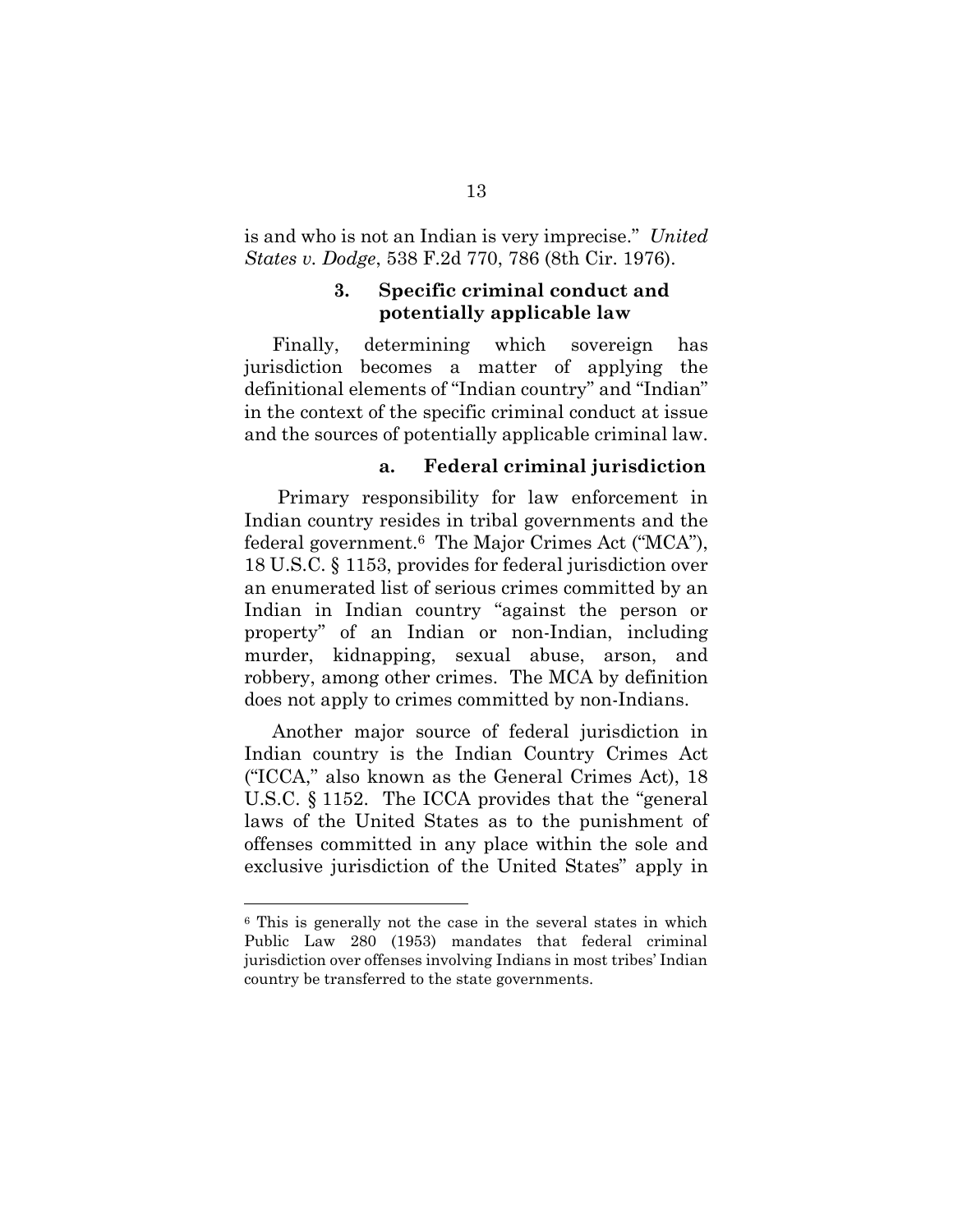<span id="page-23-0"></span>Indian country, except to offenses committed by an Indian against the person or property of another Indian, offenses committed by an Indian that have already been punished by the tribe under tribal law, or offenses that by treaty are exclusively within tribal jurisdiction. *Id.* The "general laws of the United States" referenced by the ICCA are "federal enclave laws," *i.e.*, "laws passed by the federal government in exercise of its police powers in areas of exclusive or concurrent federal jurisdiction as defined in 18 U.S.C. § 7" and that include the situs of the offense as an element of the crime. *United States v. Smith*, 925 F.3d 410, 418 (9th Cir. 2019). Federal enclaves include national parks, military bases, and federal prisons, among other areas. *Id.* Of the federal enclave laws made applicable to Indian country by the ICCA, the Assimilative Crimes Act ("ACA"), 18 U.S.C. § 13, is particularly important. The ACA provides that within federal enclaves, state criminal law is assimilated into federal law if there is no federal law covering the conduct at issue. The ACA therefore incorporates a wide array of state-law offenses (including misdemeanors) as federal offenses.

<span id="page-23-1"></span>Synthesis of the ICCA's various components shows that it applies to several general species of crime committed in Indian country. Where the perpetrator is Indian and the victim is non-Indian, or the crime is victimless, <sup>7</sup> the ICCA provides for federal prosecution

<span id="page-23-2"></span><sup>&</sup>lt;sup>7</sup> Traffic offenses, disorderly conduct, and prostitution are examples of "victimless" crimes for purposes of Indian country criminal jurisdiction. U.S. Dep't of Justice, *Criminal Resource Manual* § 683 (updated Jan. 22, 2020),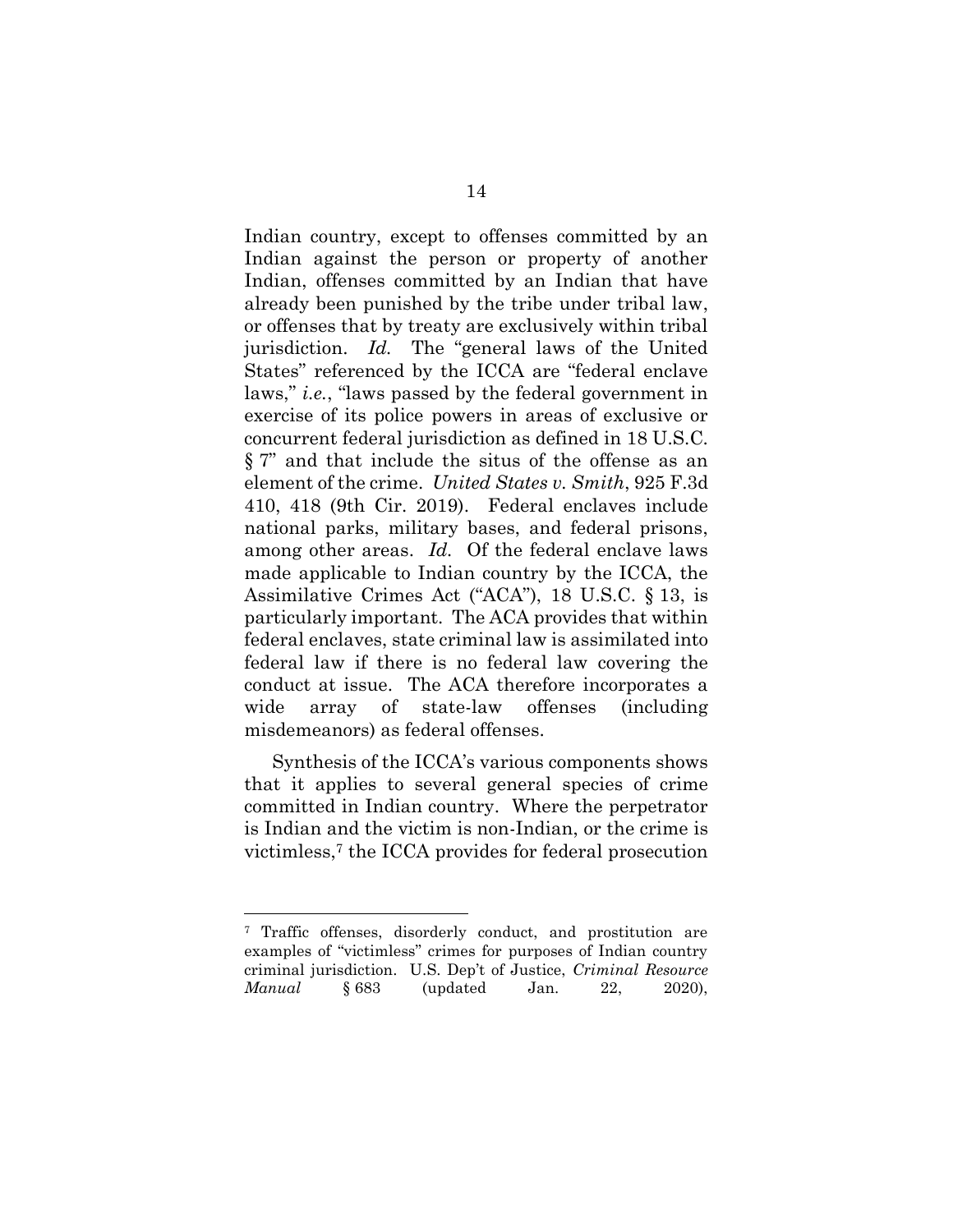of offenses that are specifically enumerated by the federal enclave laws or incorporated as federal law by virtue of the ACA, except where the Indian has already been punished by the tribe for his offense or where the offense is by treaty exclusively within tribal jurisdiction. The ICCA does not cover crimes committed by one Indian against another.

Where the perpetrator is non-Indian and the victim is Indian, the ICCA provides for federal prosecution of offenses that are specifically enumerated by the federal enclave laws or incorporated as federal law by virtue of the ACA. Although not stated in its text, the ICCA does not apply where the perpetrator is non-Indian and the victim is also non-Indian, or where the crime is victimless. States have jurisdiction to prosecute these types of crimes. *See McGirt*, 140 S. Ct. at 2460 (citing *United States v. McBratney*, 104 U.S. 621, 624 (1882)); *Solem*, 465 U.S. at 465 n.2.

<span id="page-24-2"></span><span id="page-24-1"></span><span id="page-24-0"></span>Beyond the MCA and ICCA, federal criminal statutes of general applicability still apply against all persons in Indian country. *See, e.g.*, *United States v. Wadena*, 152 F.3d 831, 841 & nn. 15-16 (8th Cir. 1998). Thus, federal authorities may prosecute Indians and non-Indians in Indian country the same as anywhere else for drug offenses, firearms offenses, mail fraud, and other federal crimes that do not require any particular location for their commission.<sup>8</sup>

https://www.justice.gov/archives/jm/criminal-resource-manual-683-victimless-crimes.

<sup>8</sup> There also exist a limited number of criminal statutes that apply specifically to Indians and tribes or to those whose conduct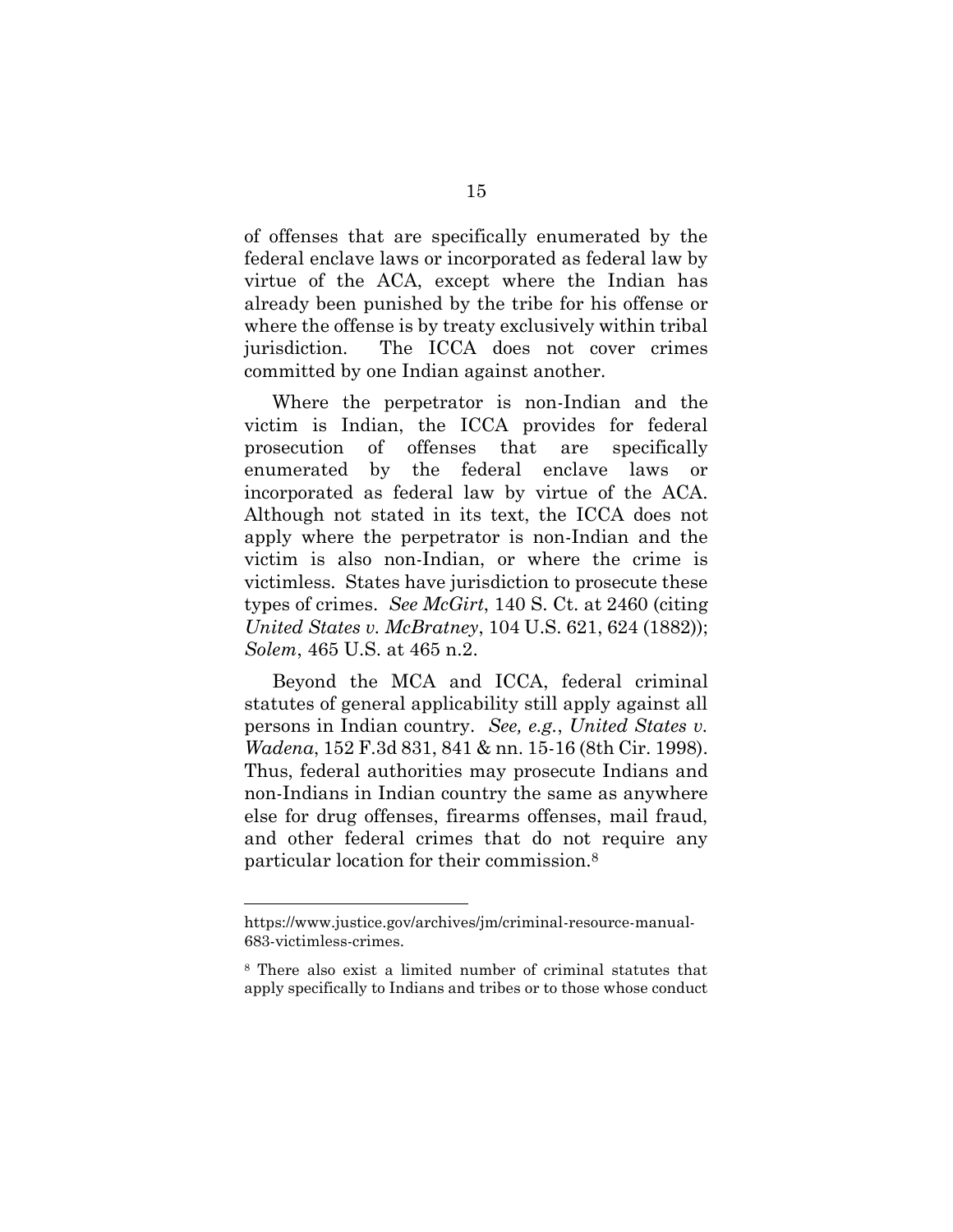#### <span id="page-25-0"></span>**b. Tribal criminal jurisdiction**

<span id="page-25-3"></span><span id="page-25-2"></span>As "domestic dependent nations that exercise inherent sovereign authority," *Michigan v. Bay Mills Indian Community*, 572 U.S. 782, 788 (2014) (quotation marks omitted), Indian tribes have the inherent power to establish a tribal criminal code and prosecute both member and non-member Indians for violations of the code that occur on the reservation, *United States v. Lara*, 541 U.S. 193, 201-07 (2004); *United States v. Wheeler*, 435 U.S. 313, 322-24 (1978). Nevertheless, in the exercise of its plenary power over tribes, Congress has placed limits on the length of sentences that tribes may impose. Pursuant to the Indian Civil Rights Act, tribes may not impose sentences longer than one year, although under TLOA, tribes may now apply sentences of up to three years for offenses that would constitute felonies under federal or state law. *See* 25 U.S.C. § 1302(a)(7)(B)-(C), (b). Therefore, although tribes hold concurrent jurisdiction with the federal government over Indians' on-reservation commission of crimes that would be covered by the MCA or ICCA, they lack the ability to impose lengthy sentences, even for the worst of offenses.

<span id="page-25-6"></span><span id="page-25-1"></span>The most salient limitation on tribal criminal jurisdiction, however, is the lack of jurisdiction over non-Indians who commit crimes in Indian country. In *Oliphant v. Suquamish Indian Tribe*, 435 U.S. 191

<span id="page-25-5"></span><span id="page-25-4"></span>affects Indians and tribes. *Cohen* § 9.02; *see, e.g.*, 18 U.S.C. § 1156 (unlawful possession of intoxicating liquors in Indian country); 18 U.S.C. § 1167 (theft from gaming establishments on Indian lands).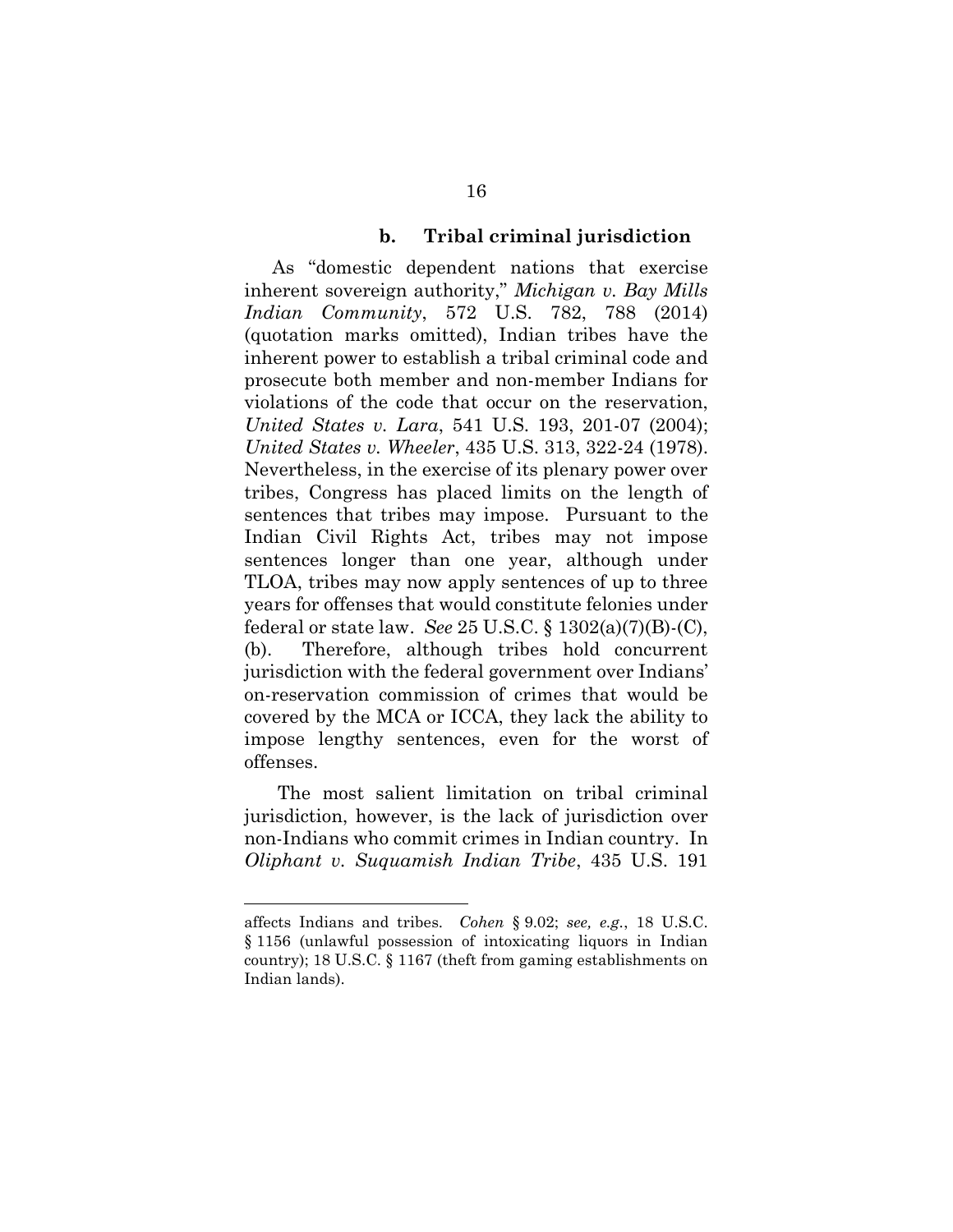(1978), the Court concluded that Indian tribes lack inherent criminal jurisdiction to prosecute non-Indians and cannot exercise such jurisdiction unless they are specifically authorized to do so by Congress. *Id.* at 212. Since *Oliphant*, the only law passed by Congress authorizing tribal exercise of any criminal jurisdiction over non-Indians is the Violence Against Women and Department of Justice Reauthorization Act of 2013 ("VAWA"). VAWA provides that where a non-Indian has "ties" to a tribe and commits acts of domestic violence against an Indian in Indian country, the tribe may prosecute the non-Indian for those acts. 25 U.S.C. § 1304.

### <span id="page-26-0"></span>**c. State criminal jurisdiction<sup>9</sup>**

<span id="page-26-1"></span>States' criminal jurisdiction in Indian country is limited to crimes that involve only non-Indians. Thus, where a non-Indian perpetrator commits a crime against a non-Indian victim or commits a victimless crime, the state may prosecute the non-Indian for any

l

<sup>9</sup> States take a much larger role in the several states where Public Law 280 applies. In those states, federal criminal jurisdiction over offenses involving Indians in most tribes' Indian country is transferred to the state governments. But even where Public Law 280 applies, jurisdictional complexity, when combined with a lack of cooperation between state and tribal law enforcement officials, can contribute to dysfunctional delivery of law enforcement services and increased criminal activity. *See Mille Lacs Band of Ojibwe v. County of Mille Lacs*, No. 17-cv-5155, 2020 WL 7489475 (D. Minn. Dec. 21, 2020) (discussing how county law enforcement officials' formal refusal to recognize jurisdiction of tribal police officers led to concerns that tribal police could face criminal or civil liability for detentions and arrests, a resulting reduction in tribal police morale and activity, and a subsequent increase in criminal activity on the reservation).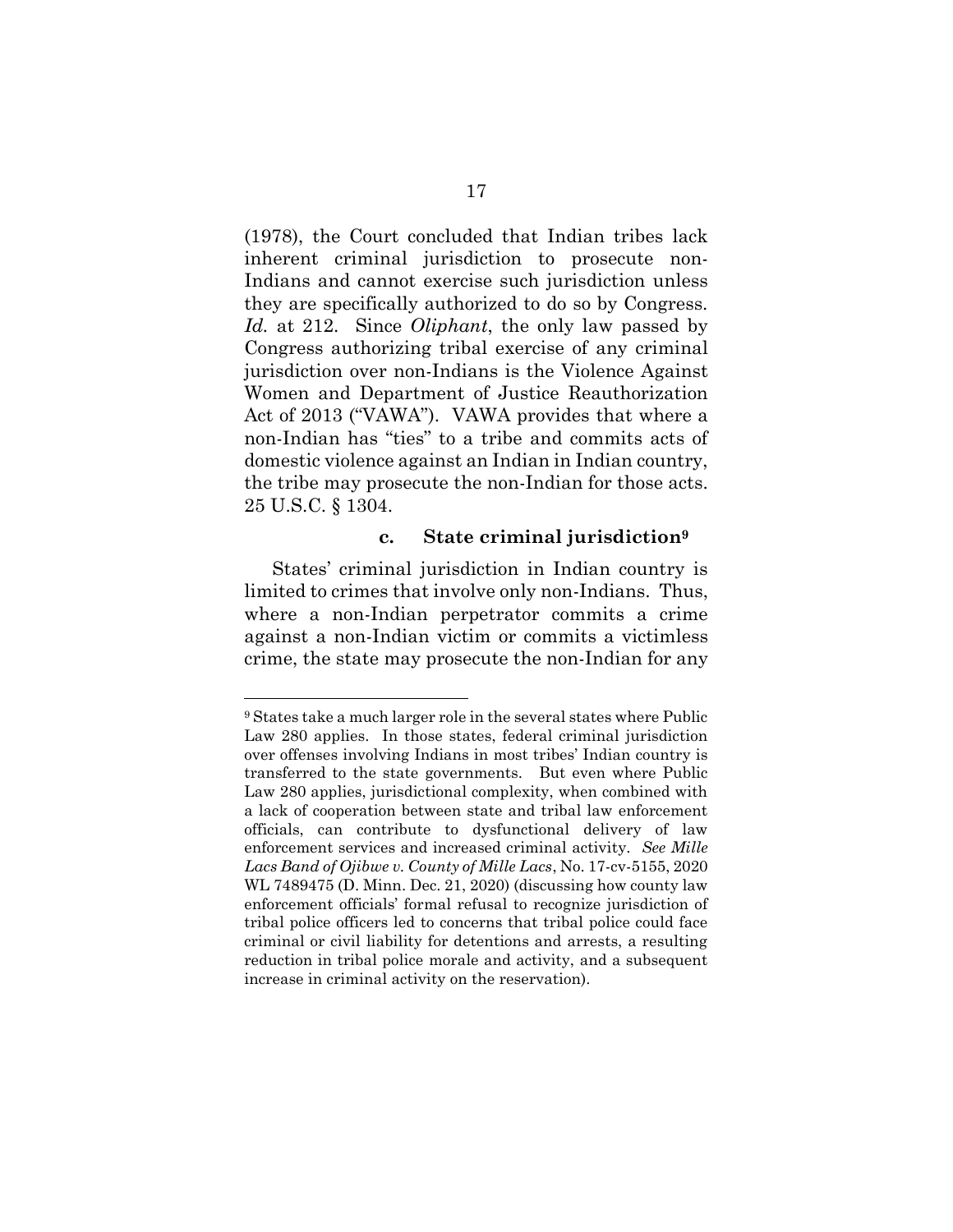<span id="page-27-0"></span>applicable state-law offense. *See Solem*, 465 U.S. 463 at n.2.

In summary, the indeterminate nature of what constitutes "Indian country" and who is an "Indian," combined with widely varying potential sources of substantive criminal law and byzantine rules for their application, make Indian country criminal jurisdiction a confounding morass for tribal, federal, and state authorities. *See* ILOC Report at ix.<sup>10</sup>

### <span id="page-27-1"></span>**B. The Complexity of Indian Country Criminal Jurisdiction Impairs Justice and Public Safety in Indian Country**

The *amici curiae* know firsthand that the quagmire of Indian country criminal jurisdiction, with its maze of overlapping federal, state, and tribal jurisdiction and law enforcement agencies, makes delivering public safety to Indian country more difficult than most anywhere else.

<span id="page-27-3"></span>The federal government has a "historic and continued role as a significant player in ensuring criminal justice in Indian country," Angela R. Riley*, Crime and Governance in Indian Country*, 63 UCLA L. Rev. 1564, 1578 (2016), a role that has taken on even more significance following *Oliphant*'s ruling that tribes lack the ability to criminally prosecute non-

<span id="page-27-2"></span><sup>10</sup> The U.S. Attorney's Office for the Western District of Oklahoma maintains an informal chart to assist in understanding Indian country criminal jurisdiction. Arvo Q. Mikkanen, *Indian Country Criminal Jurisdiction Chart*, U.S. Dep't of Justice (2020), https://www.justice.gov/usaowdok/page/file/1300046/download.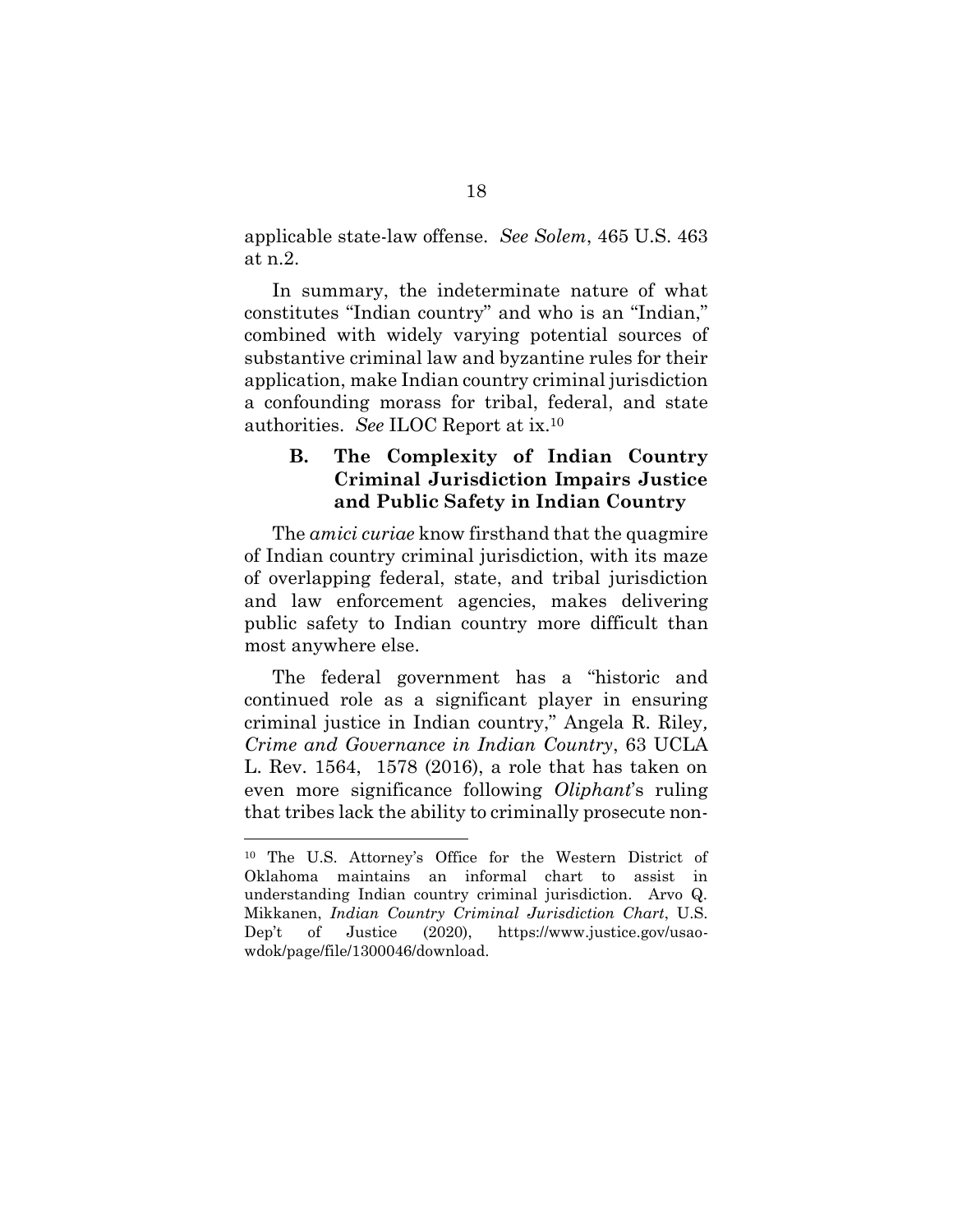<span id="page-28-1"></span>Indians. *See* Timothy Q. Purdon, *The North Dakota United States Attorney's Office's Anti-Violence Strategy for Tribal Communities: Working to Make Reservations Safer Through Enforcement, Crime Prevention and Offender Reentry Programs*, 88 N.D. L. Rev. 957, 961 (2012) (stating that the Department of Justice's "role as the primary prosecutor of serious crimes makes [its] responsibility to citizens in Indian Country unique and mandatory"). Yet "[t]he sheer jurisdictional complexity of federal Indian law . . . seriously impedes the effective administration of justice." Troy A. Eid, *Beyond Oliphant: Strengthening Criminal Justice in Indian Country*, The Federal Lawyer, at 3 (April 2007), https://www.fedbar.org/wpcontent/uploads/2007/03/ /feature1-0307-pdf-1.pdf.

<span id="page-28-0"></span>"[T]he delivery of criminal justice to Indian country depends on each identified government being able and willing to fulfill its Indian country responsibilities." ILOC Report at 9. "Any delays, miscommunications, service gaps, or policy gaps—unintentional or otherwise—threaten public safety." *Id.* Unfortunately, "[j]uridictional gaps are hardly foreign to" Indian country criminal jurisdiction. *McGirt*, 140 S. Ct. at 2478. Although in theory all crimes in Indian country are covered by one or more of federal, state, or tribal jurisdiction, the complexity of the criminal jurisdiction scheme and the cumbersome and impractical framework it establishes make it so substantial gaps exist.

To start, it is not easy for authorities to ascertain exactly what land within their jurisdiction is and is not Indian country. Subsection 1151(b) of the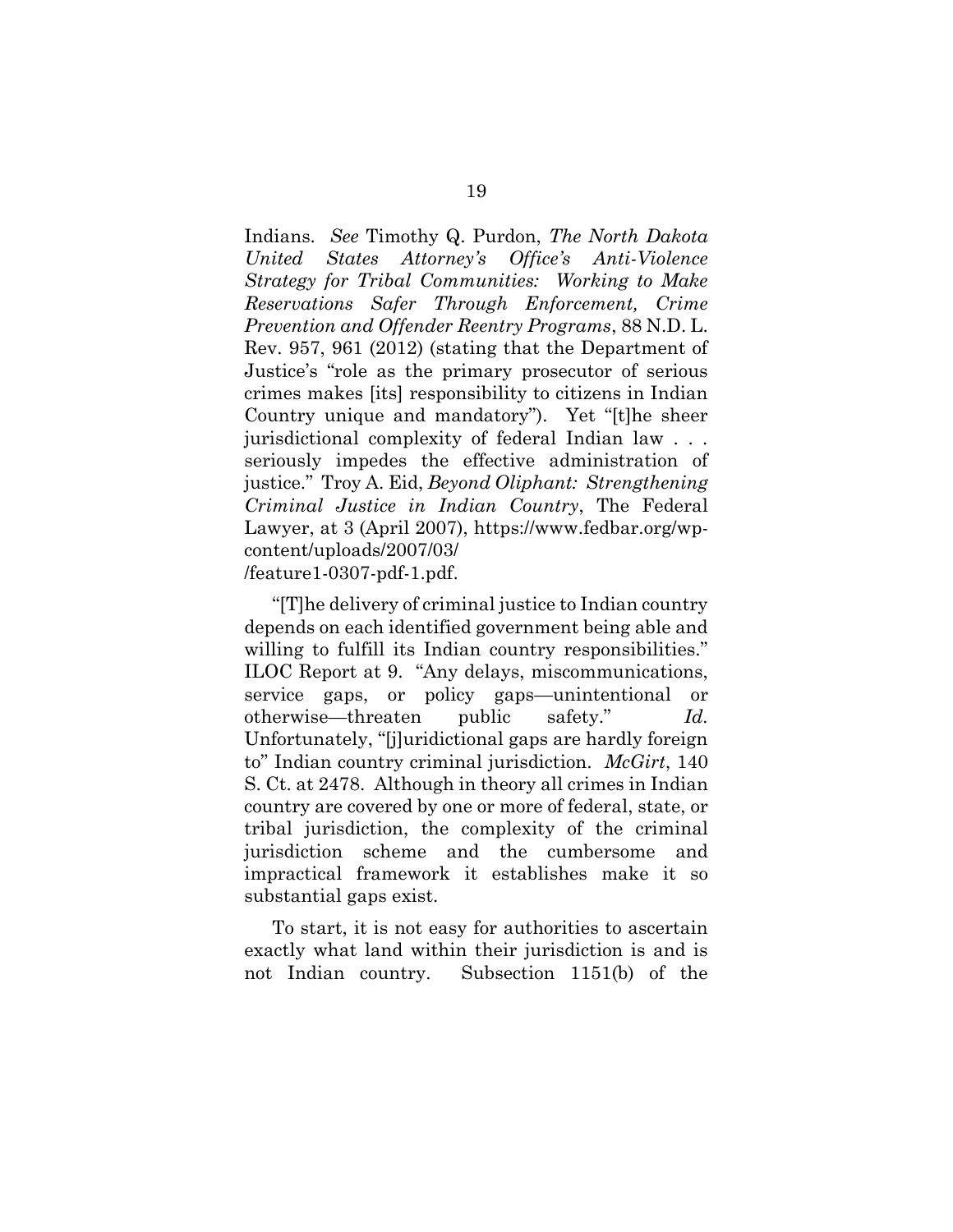definition of "Indian country" covers "dependent Indian communities," which are outside of reservation boundaries. The test for determining whether land is a dependent Indian community—whether the land has been set aside by the government for Indian use and whether it is under federal superintendence, *Venetie*, 522 U.S. at 527—is inexact and can be particularly difficult to apply where the land in question is interspersed with non-Indian land holdings. *See Hydro Res.*, 608 F.3d 1131; *Cohen* § 3.04. Subsection 1151(c), covering Indian allotments, requires individualized analysis for specific parcels of land. In rural areas, it may take weeks or months for law enforcement to determine whether land is Indian country, as this determination can require attorneys reviewing court and title records. *See* Amnesty Int'l, *Maze of Injustice: The Failure to Protect Indigenous Women from Sexual Violence in the USA*, at 34 (2007), https://www.amnestyusa.org/pdfs/mazeofinjustice.pdf (hereinafter "*Maze of Injustice*").

<span id="page-29-0"></span>The true status of land, moreover, may be misunderstood or disputed by federal and local authorities, only to be settled by courts or Congress after substantial argument and deliberation. *See, e.g.*, *McGirt*, 140 S. Ct. 2452; *Ute Indian Tribe of the Uintah v. Myton*, 835 F.3d 1255 (10th Cir. 2016) (Gorsuch, J.) (issuing seventh opinion by Tenth Circuit in 40-year dispute between Ute Indian Tribe and Utah regarding bounds of Indian country in state); Pueblo Lands Act of 1924, 43 Stat. 636 (resolving conflicting claims to Pueblo land). In the meantime, justice and public safety in the disputed lands can greatly suffer.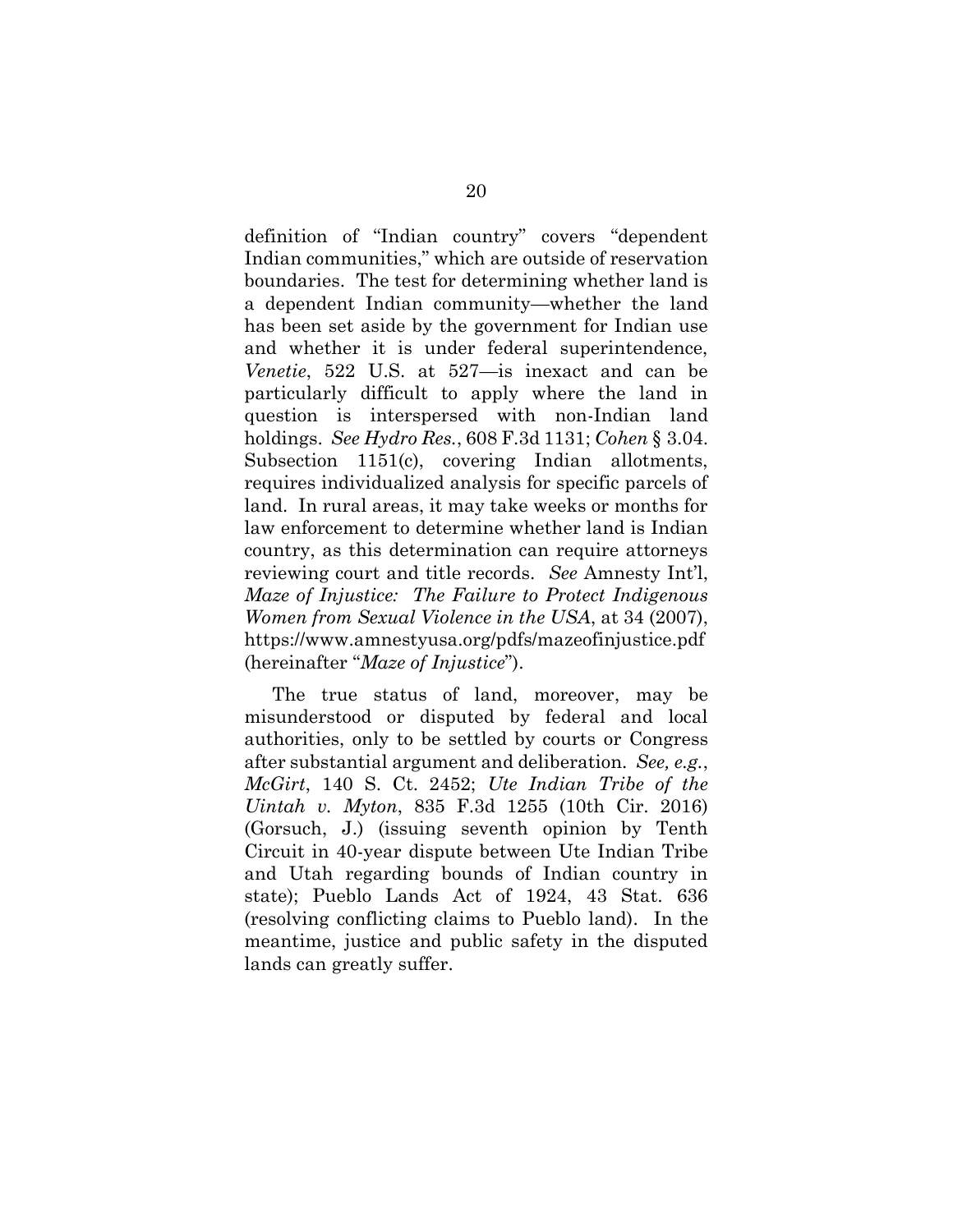For instance, during *amicus curiae* Iglesias's tenure as U.S. Attorney for the District of New Mexico, conflicting state and federal court decisions led to substantial confusion about whether non-Indian fee lands located within the historic boundaries of Indian pueblos were "Indian country." Multiple New Mexico state courts had ruled that these fee lands were part of "dependent Indian communities" for purposes of subsection 1151(b), but a federal district court had reached the opposite conclusion. Because state prosecutors were highly uncertain that there was state jurisdiction over crimes involving Indians on these lands, and federal prosecutors believed there was no federal jurisdiction, these areas resultingly became "prosecution-free-zones" for these crimes. Jeremy Pawloski, *Murky Rules Create Lawless Lands*, Albuquerque Journal (Apr. 18, 2004), https://www.abqjournal.com/news/state/163841nm04- 18-04.htm. The untenable situation was remedied only when Congress passed the Indian Pueblo Lands Act Amendments of 2005, Pub. L. No. 109-133, 119 Stat. 2573, *codified at* 25 U.S.C. § 331 Note, which provided for federal and tribal criminal jurisdiction over offenses involving Indians committed anywhere within the historic boundaries of a pueblo.

<span id="page-30-2"></span><span id="page-30-1"></span>Even where a law enforcement agency has an accurate understanding of what specific land is Indian country and what is not, it can be very difficult for officers to remember the precise geographic layout and pinpoint themselves in it as they perform their duties.

<span id="page-30-0"></span><sup>11</sup> Pueblos are not reservations under subsection 1151(a). *See Venetie*, 522 U.S. at 528.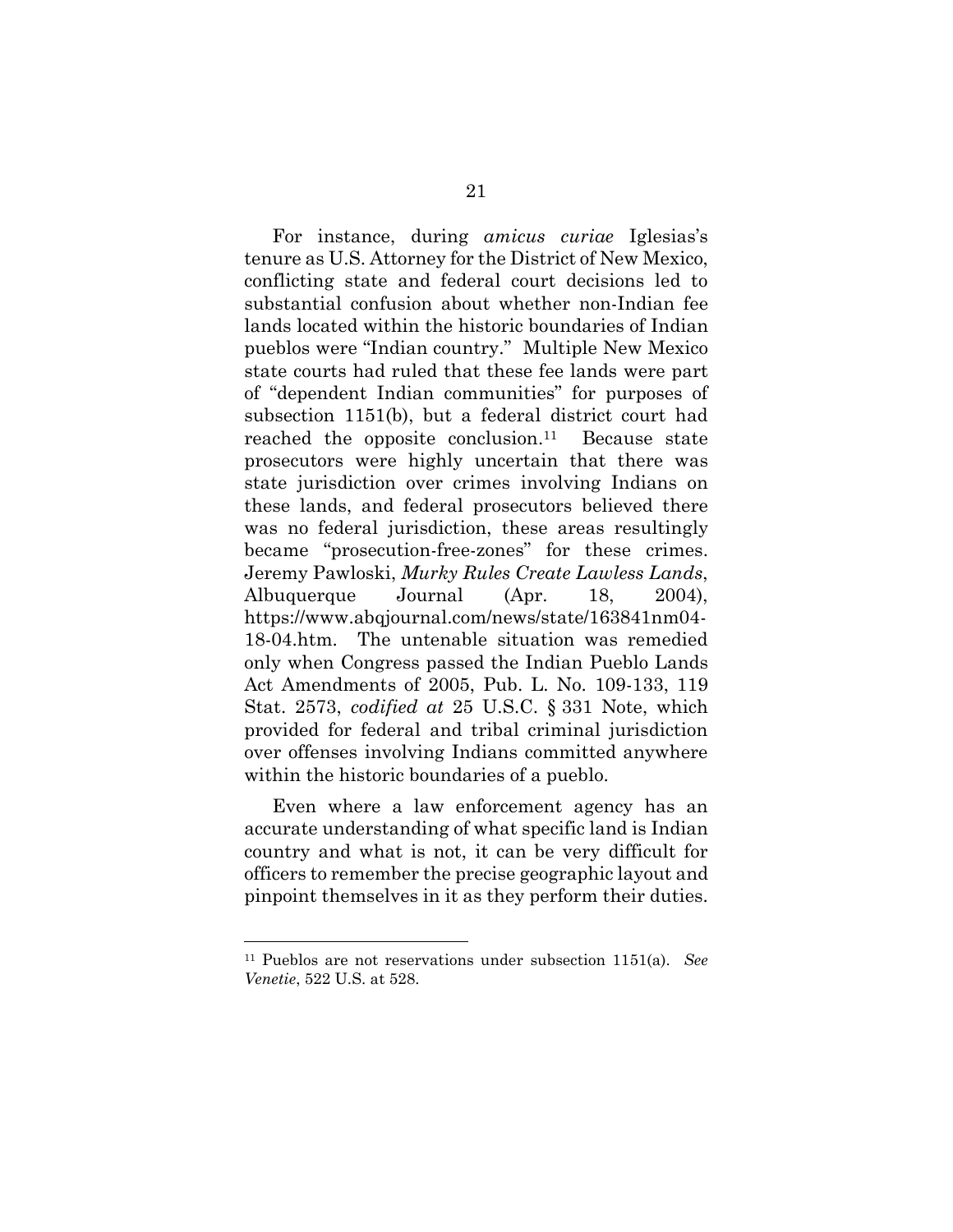<span id="page-31-5"></span><span id="page-31-3"></span>For example, where an area is a patchwork of Indian country and non-Indian country parcels of land, officers will cross between jurisdictions many times during the course of a day. *See Maze of Injustice* at 34. A patchwork scheme also increases the likelihood that a crime is committed partially within and partially outside Indian country, requiring that federal, state, and tribal jurisdiction over the crime be determined by analyzing the elements of the charged offenses and establishing the location of each element. Restatement (Third) of the Law of American Indians § 100 cmt. d (Tentative Draft No. 3, Mar. 19, 2019); *see also DeCoteau v. Dist. Cnty. Court for the Tenth Judicial Dist.*, 420 U.S. 425, 429 n.3 (1975) (observing that where an area is a checkerboard of Indian country and non-Indian country tracts of land, "there will obviously arise many practical and legal conflicts between state and federal jurisdiction with regard to conduct and parties having mobility over the checkerboard territory").

<span id="page-31-4"></span><span id="page-31-2"></span><span id="page-31-1"></span><span id="page-31-0"></span>What is more, Indian country is far from static. Reservations may be created or expanded, *see, e.g.*, Bureau of Indian Affairs, *Proclaiming Certain Lands as Reservation for the Cowlitz Indian Tribe*, 80 Fed. Reg. 70250 (Nov. 13, 2015) (creating reservation), or disestablished or diminished, *see, e.g.*, *Yankton Sioux Tribe*, 522 U.S. 329. Areas of land or individual parcels may phase out of "dependent Indian community" status if federal superintendence over them recedes. *See Venetie*, 522 U.S. at 527. Allotted trust land outside of reservations may be sold to non-Indians, and former reservation lands or allotments may be taken into trust. It is therefore a colossal task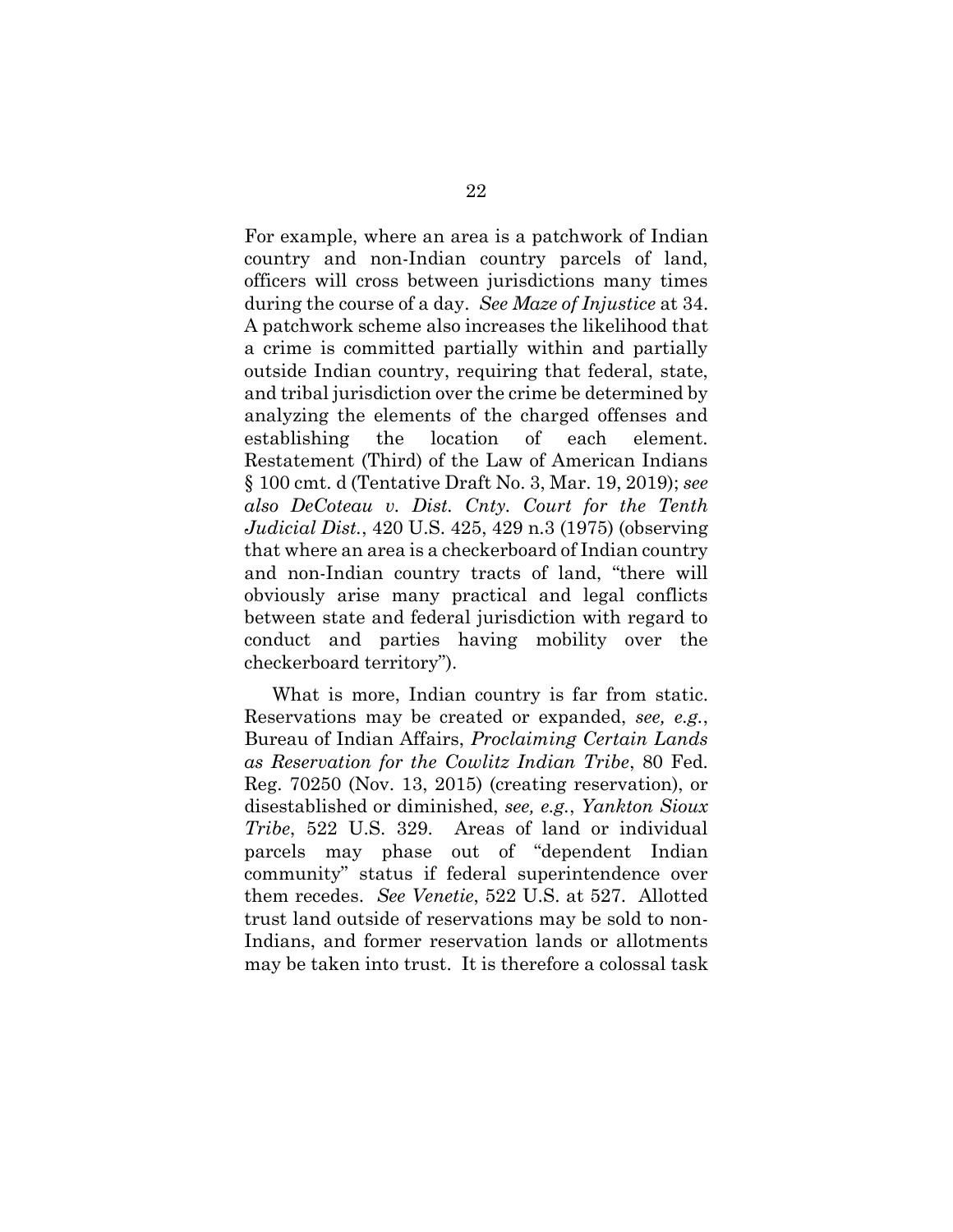for authorities to keep up their understanding of what land in their jurisdiction is and is not Indian country.

<span id="page-32-3"></span>The sprawling geographic expanse of Indian country, and the remote parts of the country in which much of it lies, present additional challenges. Federal agents "handling Indian country investigations often work alone in rural settings and may travel hundreds of miles of reservation roads in the course of a week's work." Kevin K. Washburn, *American Indians, Crime, and the Law*, 104 Mich. L. Rev. 709, 719 (2006). This also means that the federal government does not take on the duties of local policing, and tribal police are often the first responders to crimes occurring on reservations, even where federal or state authorities ultimately have jurisdiction over the crimes. *State v. Kurtz*, 249 P.3d 1271, 1279 (Or. 2011); *Cohen* § 9.07.

<span id="page-32-0"></span>Apart from the difficulties in ascertaining what is Indian country, determining whether a person is an Indian can be extraordinarily challenging for law enforcement officers. Indian country is the only place within the United States where the political status of the perpetrator and victim affect which sovereign may exercise jurisdiction in a particular situation. Riley, *supra*, at 1581. The nuanced and amorphous federal common law test for determining who is an Indian, *see Zepeda*, 792 F.3d at 1110; *Stymiest*, 581 F.3d at 762, can be challenging for courts to apply, even with the benefit of briefing and time to thoroughly consider the issue. It is significantly more difficult for law enforcement officers to correctly apply this test on the spot while in the field.

<span id="page-32-2"></span><span id="page-32-1"></span>In addition, the issue of Indian status may be particularly vexing in situations where authorities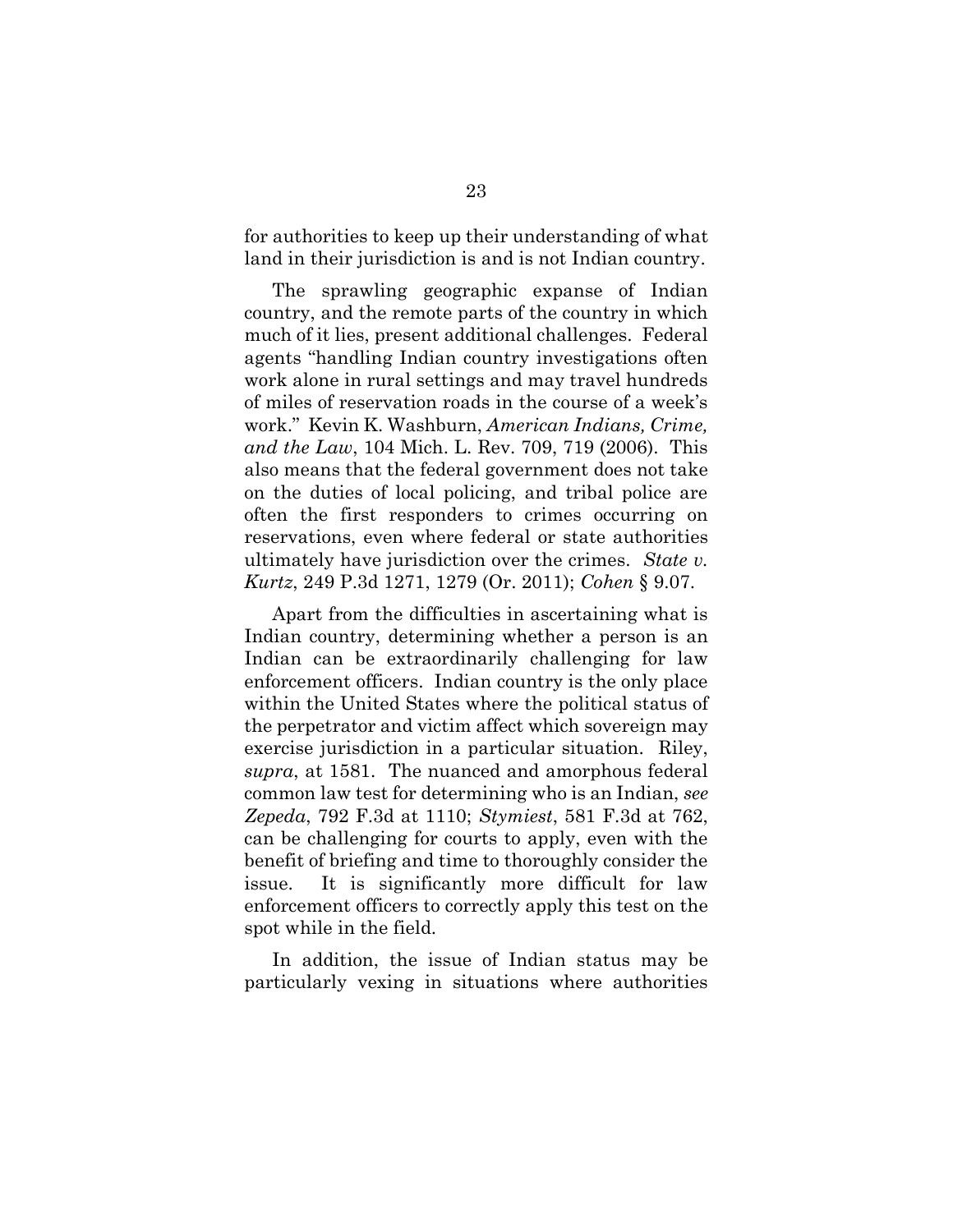seek to investigate a crime, but the identities of the perpetrators or victims are at least initially unknown. For example, during *amicus curiae* Purdon's tenure as U.S. Attorney for the District of North Dakota, four non-Indians were murdered during a home invasion on the Fort Berthold Reservation. Because it was not known whether the unidentified shooter was Indian or non-Indian, state police officers and FBI agents struggled to determine which of them had authority to move forward with investigating the crime. *See* Sari Horwitz, *Dark Side of the Boom: North Dakota's Oil Rush Brings Cash and Promise to Reservation, Along with Drug-Fueled Crime*, Washington Post (Sept. 28, 2014),

<span id="page-33-0"></span>https://www.washingtonpost.com/sf/national/2014/09/ 28/dark-side-of-the-boom/.

It is likewise unclear what should happen when a non-Indian commits a crime in Indian country that has both Indian and non-Indian victims. "[T]he ICCA does not anticipate a crime with multiple victims," and no cases have addressed this issue. *Cohen* § 9.02.

<span id="page-33-1"></span>Furthermore, law enforcement officers routinely encounter non-Indians in Indian country. The most recent census report provides that in 2010, of the 4.6 million people who lived in "American Indian areas," 12 3.5 million were non-Indians. Tina Norris et al., *The American Indian and Alaska Native Population: 2010*, 2010 Census Briefs, at 13-14 (2012), https://www.census.gov/prod/cen2010/briefs/c2010br-10.pdf.

<sup>12</sup> This term includes reservations, off-reservation trust lands, and other tribal areas.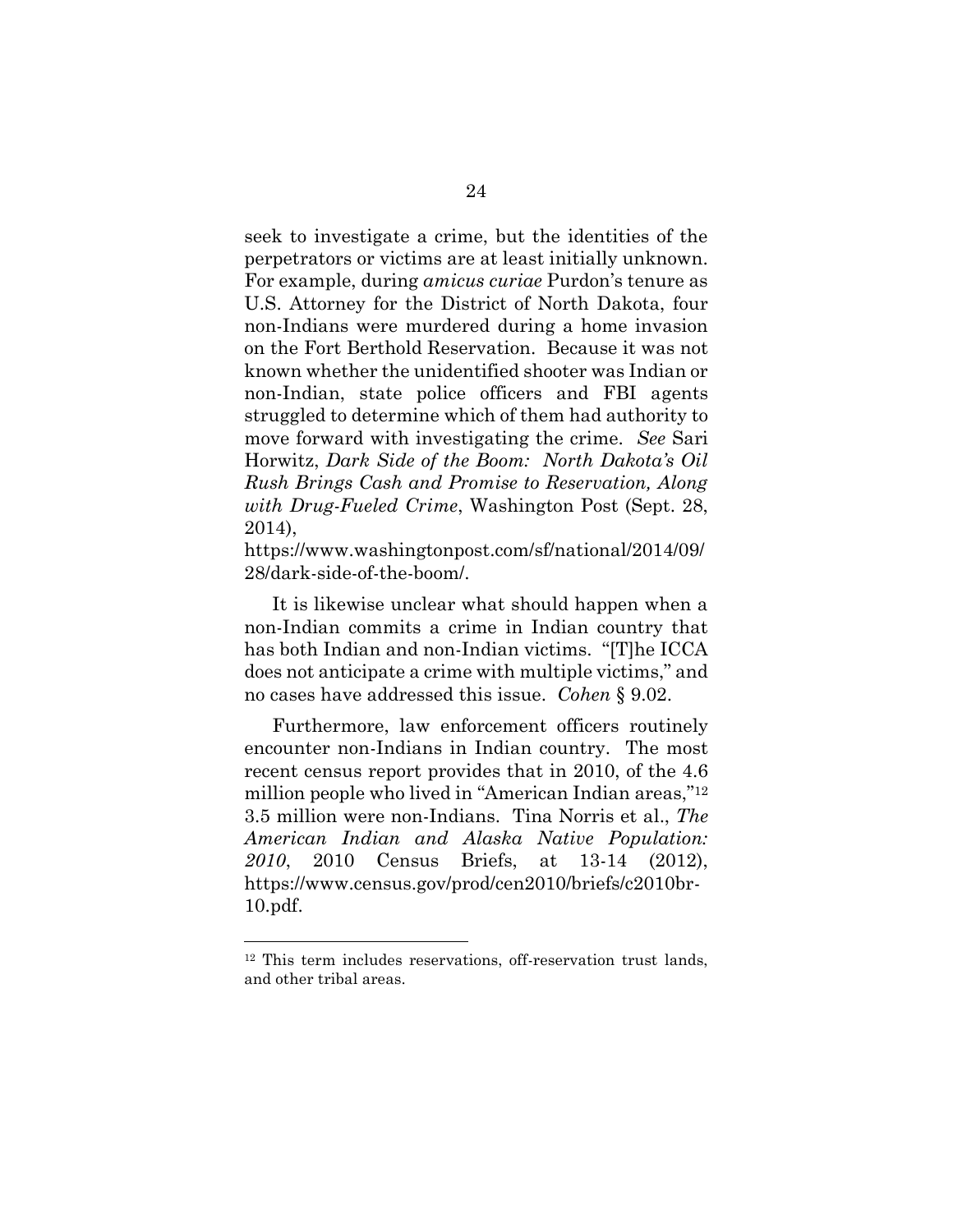Finally, law enforcement officers must know by rote the substantive federal, state, and tribal criminal law that may apply in Indian country and precisely how the location of the crime, the Indian status of the perpetrator and victim, and the nature of the crime affect these laws' application. Law enforcement officers are called upon, in the heat of the moment, to accurately recall and apply what a U.S. Attorney's Office has dedicated a complicated multipage chart to. *See* Mikkanen, *supra*.

<span id="page-34-1"></span><span id="page-34-0"></span>Collectively, these jurisdictional difficulties cause substantial gaps in the enforcement of criminal laws. To say the least, the "complex rules governing criminal jurisdiction in Indian country present great challenges to law enforcement enforcers." *Cohen*  § 9.07. The jurisdictional analysis "can sometimes be so confusing that no one intervenes, leaving victims without legal protection or redress and resulting in impunity for the perpetrators." *Maze of Injustice* at 27-28; *see also Tribal Law and Order Act One Year Later: Have We Improved Public Safety and Justice Throughout Indian Country?*, Hearing Before the S. Comm. on Indian Affairs, 112th Cong. 69 (2011) (statement of Jacqueline Johnson-Pata, Executive Director, National Congress of American Indians) (stating that the "cloudiness" of Indian country criminal jurisdiction leads to inaction by law enforcement "because it is easier sometimes not to have those questions"); Riley, *supra*, at 1635 ("The current system creates perverse incentives, and actually encourages tribal police to ignore scenarios in which they cannot confirm either the race or membership of the perpetrator . . . ."). Where law enforcement officers do intervene, it can be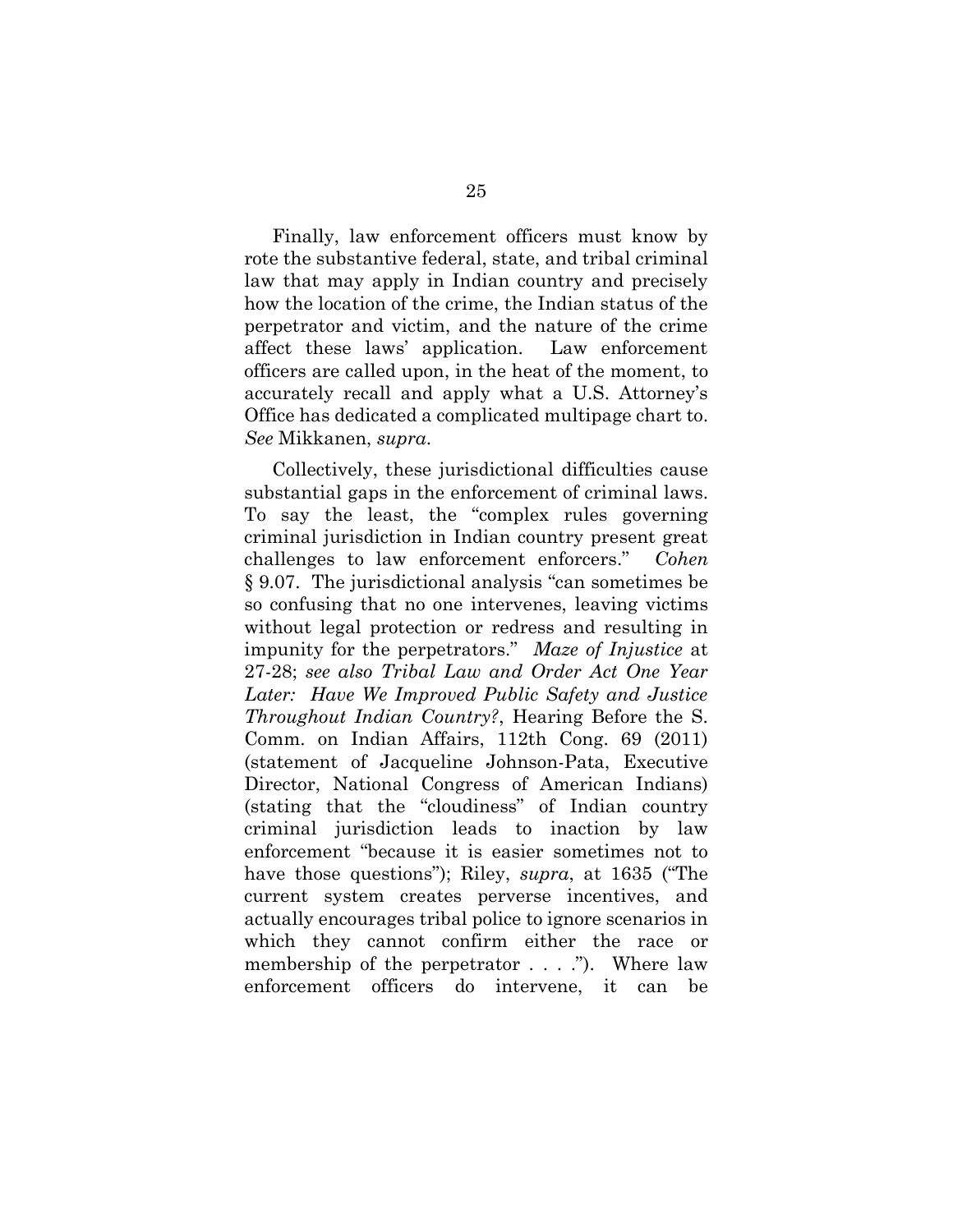tremendously difficult, approaching impossibility in some situations, for them to apply the Indian country criminal jurisdiction rules on the spot while in the field. These challenges, along with a failure of the various law enforcement agencies to properly coordinate with each other, can allow criminals to avoid apprehension and prosecution.

Compounding matters is the fact that non-Indian criminals may come from outside Indian country to exploit the perceived gaps in Indian country law enforcement. "Because tribal nations lack criminal jurisdiction over non-Indians, legal-savvy predators are attracted to Indian lands because there is less likelihood of being caught and prosecuted." *Unmasking the Hidden Crisis of Murdered and Missing Indigenous Women (MMIW): Exploring Solutions to End the Cycle of Violence*, Oversight Hearing Before the H.R. Comm. on Natural Resources, 116th Cong. 14 (2019) (statement of Sarah Deer); *see also* Eid, *supra*, at 5 ("[T]he word is out that people can get off the hook, so to speak, if they are not Indian and they do something on Indian land." (quoting 2002 statement of then U.S. Senator Ben Nighthorse Campbell (R-Colo.))).

In short, the complicated overlap of federal, state, and tribal jurisdiction and law enforcement agencies makes delivering public safety to Indian country more difficult than most anywhere else.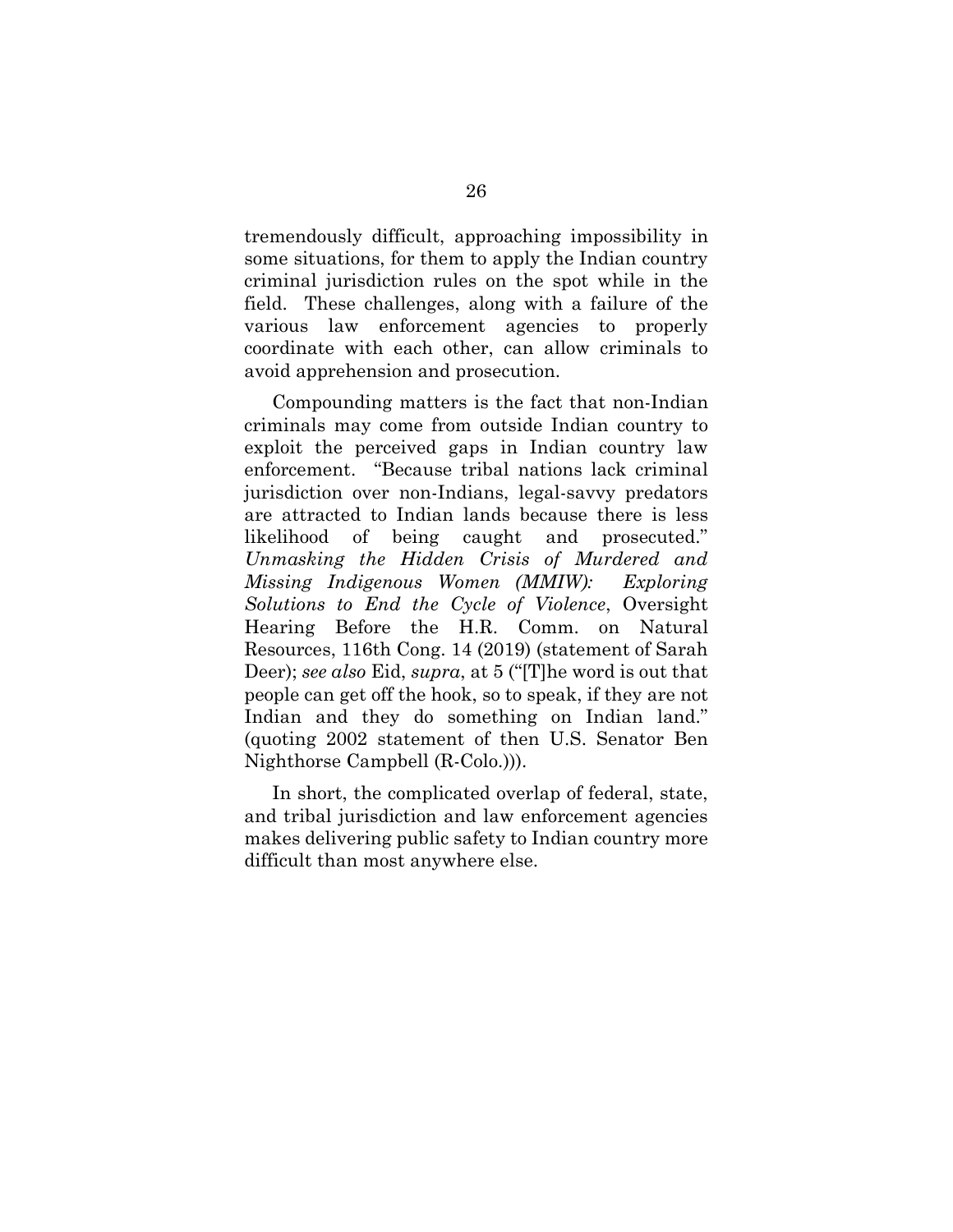## **II. THE NINTH CIRCUIT'S RULING, IF ALLOWED TO STAND, WOULD CONTRADICT WELL-SETTLED LAW AND PRACTICE REGARDING TRIBAL OFFICERS' AUTHORITY AND MAKE IT EVEN MORE DIFFICULT FOR LAW ENFORCEMENT TO PREVENT AND PROSECUTE CRIME IN INDIAN COUNTRY**

The Ninth Circuit's ruling—that tribal officers' authority to detain non-Indians on public highways on reservations is limited to determining whether a suspect is non-Indian, with continued detention appropriate only where it is "apparent" or "obvious" that state or federal law has been violated—is at odds with well-settled law and practice and also with the longstanding federal policy of promoting tribal sovereignty, reiterated in recent legislation. If allowed to stand, it will also further complicate the already labyrinthine law underlying Indian country criminal jurisdiction and will seriously degrade justice and public safety both in Indian country and the areas surrounding it.

## **A. The Ninth Circuit's Ruling Contradicts Decades of Well-Settled Law and Practice Concerning the Authority of Tribal Officers**

The Indian Law and Order Commission's final report to the President and Congress emphasizes the critical importance of ensuring that Native American tribal police officers are recognized as having the same authority to detain criminal suspects and make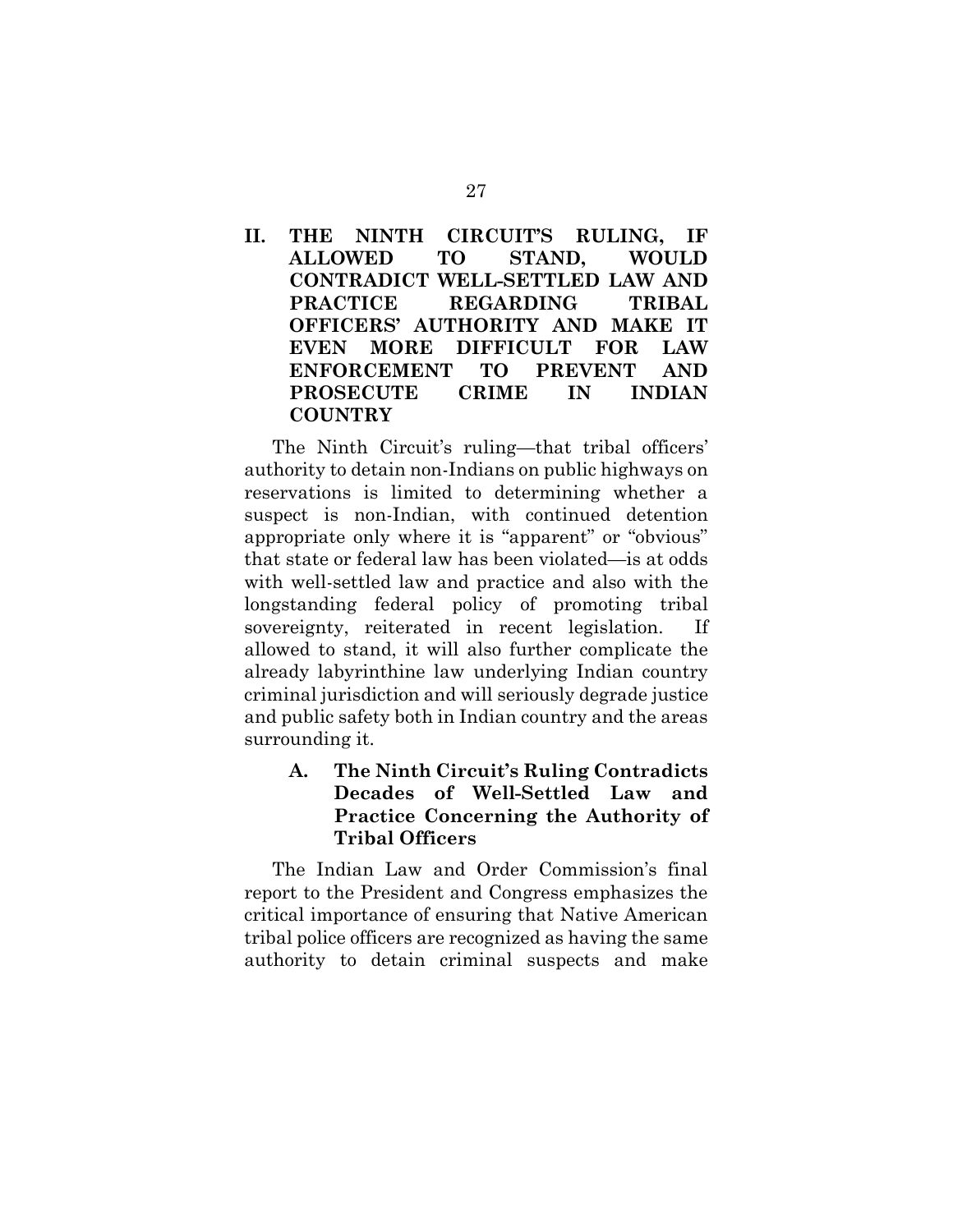arrests as their counterparts in state and local government.

"When crimes involve non-Indians in Indian country," the ILOC Report concludes, "Tribal police have only been able to exercise authority to detain a suspect, not to make a full arrest. This lack of authority jeopardizes the potential for prosecution, the security of evidence and witnesses, and the Tribal community's confidence in effective law enforcement." ILOC Report at 99.

Ironically, the Ninth Circuit panel's decision does not even recognize the universal understanding among all concerned—as reflected in the Commission's November 2013 report—that tribal officers already have the unquestioned authority to detain non-Indian suspects, even when those same tribal officers may or may not be legally empowered by intergovernmental agreement or legislation, to arrest non-Indians. *See Cohen* § 9.07 ("[T]he Supreme Court has consistently reaffirmed the authority of tribal police to arrest offenders within Indian country and detain them until they can be turned over to the proper authorities, even if the tribe itself would lack criminal jurisdiction." (citing *Strate v. A-1 Contractors*, 520 U.S. 438, 456 n.11 (1997); *Duro v. Reina*, 495 U.S. 676, 697 (1990)).

The decision below also cannot be squared with Congress's purpose in enacting TLOA in 2010. Tribal police officers' longstanding practice of detaining non-Indians for criminal offenses arising on reservations under tribal law, as well as their practice of detaining Indians and non-Indians under applicable federal or state law depending on the suspect's Indian status,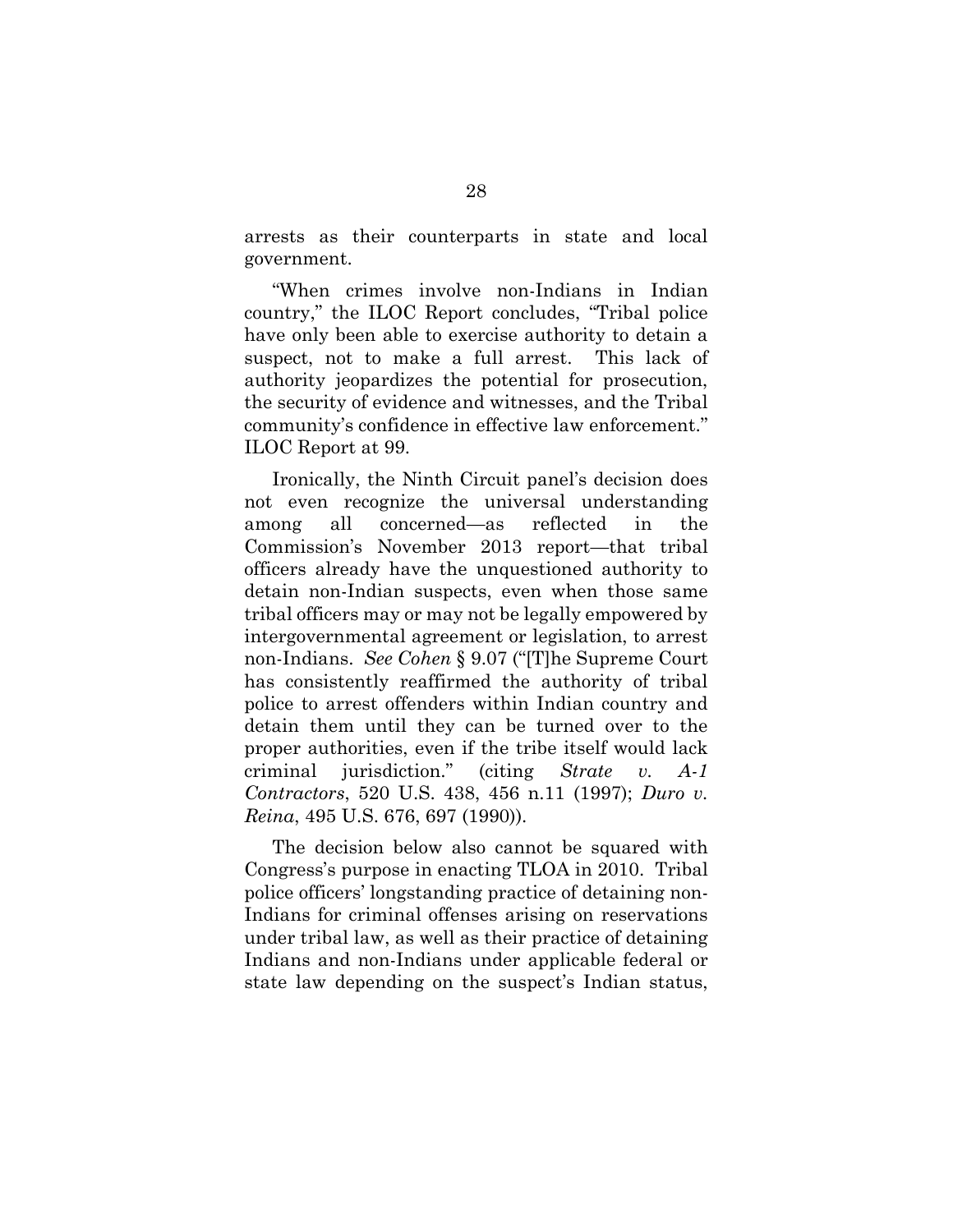was assumed by Congress prior to the panel's decision. This is not surprising because the alternative threat to public safety was unthinkable. TLOA recognizes that tribal police officers are almost always the first responders to address crimes of all kinds on Indian reservations, detaining Indian and non-Indian suspects alike as circumstances warrant. *See, e.g.*, TLOA, § 202 (Findings and Purposes). The panel's decision turns this approach on its head by requiring tribal officers to release suspects based on their apparent political status as non-Indians (whether real or imagined) without even waiting for the appropriate jurisdiction to respond, and regardless of how dangerous they might be. Nothing in federal Indian law as it was understood before the Ninth Circuit's decision justifies such extreme results in the field by tribal officers making life-and-death decisions for themselves and the surrounding communities.

<span id="page-38-0"></span>**B. The Ninth Circuit's Ruling Also Clashes with the Longstanding Federal Policy of Promoting Tribal Sovereignty** 

<span id="page-38-1"></span>Recognition of tribal sovereignty and encouragement of tribal independence has long been the overarching policy of the federal government in its relations with Indian tribes. *See, e.g.*, *Iowa Mut. Ins. Co. v. LaPlante*, 480 U.S. 9, 14 (1987); *White Mountain Apache Tribe v. Bracker*, 448 U.S. 136, 143-44 (1980) (observing that the Court has construed ambiguities in federal law "generously in order to comport with . . . traditional notions of sovereignty and with the federal policy of encouraging tribal independence"). The Ninth Circuit's ruling is a decided step in the opposite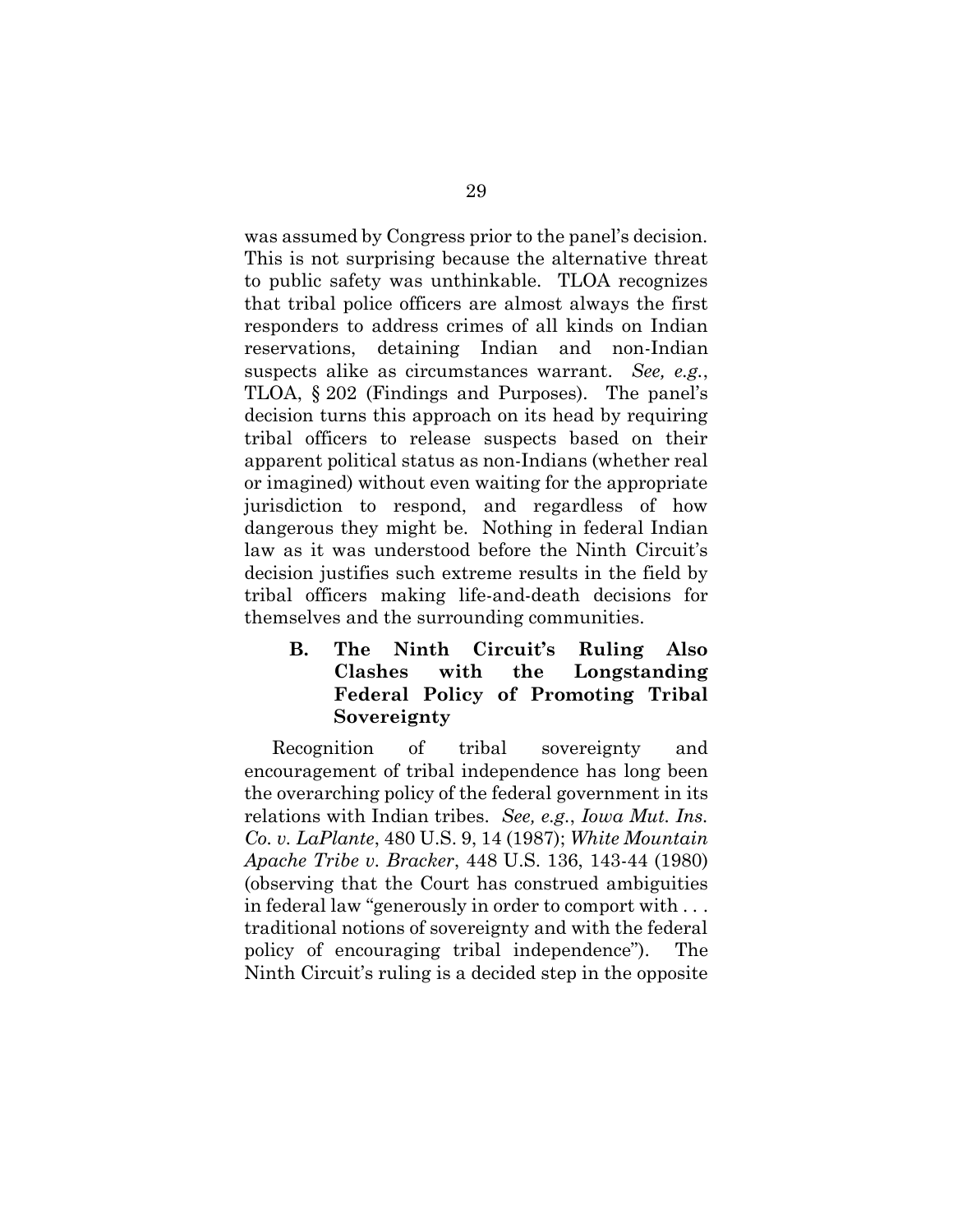direction. This Court "has repeatedly emphasized that there is a significant geographical component to tribal sovereignty," *Bracker*, 448 U.S. at 151, and has held that "[t]ribal authority over the activities of non-Indians on reservation lands is an important part of tribal sovereignty," *Iowa Mutual*, 480 U.S. at 18. Forbidding tribes from taking action against suspected criminals on reservation highways would effectively allow these criminals to violate the law with impunity on reservations, a direct affront to the sovereignty tribes possess on reservation lands.

Moreover, Congress, and not any court, "has plenary authority to alter [the] jurisdictional guideposts" for criminal jurisdiction in Indian country. *Negonsott*, 507 U.S. at 103. No act of Congress even suggests that tribal officers' authority on public highways is limited to that described by the Ninth Circuit. In fact, Congress's most recent major legislation regarding Indian country expresses its continuing commitment to promoting tribal sovereignty and increasing tribes' autonomy. TLOA, enacted in 2010, increased the criminal sentences that tribal courts may impose. VAWA, enacted in 2013, restored tribal jurisdiction to prosecute certain non-Indians that commit acts of domestic violence against Indians in Indian country.

### **C. The Ninth Circuit's Ruling Will Impair Justice and Public Safety in Indian Country and the Areas Surrounding It**

The Ninth Circuit's ruling, if allowed to stand, will have significant negative effects on justice and public safety both in Indian country and the areas surrounding it.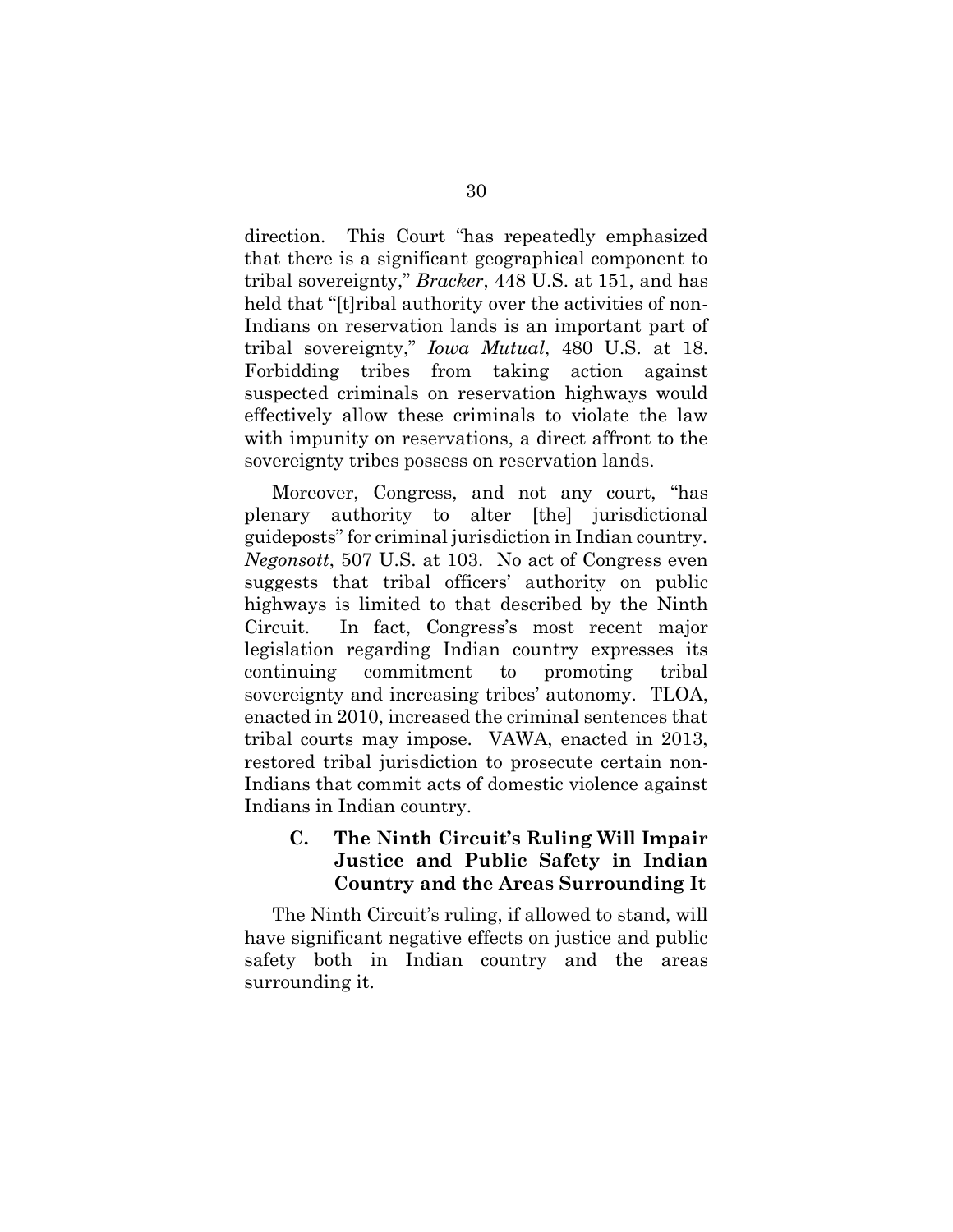As the ILOC concluded, "the delivery of criminal justice to Indian country depends on each identified government being able and willing to fulfill its Indian country responsibilities." ILOC Report at 9. "Any delays, miscommunications, service gaps, or policy gaps—unintentional or otherwise—threaten public safety." *Id.* The Ninth Circuit's ruling creates just such a gap by severely curtailing tribal officers' authority to detain suspected non-Indian criminals until state or federal authorities arrive and adding confusion to an already complex area of the law, making it substantially more difficult for the parties to fulfill their onerous criminal justice responsibilities in Indian country.

<span id="page-40-1"></span><span id="page-40-0"></span>The Ninth Circuit's ruling complicates Indian country criminal jurisdiction in many ways. Now, tribal officers must be aware not only of the specific demarcations between Indian country and non-Indian country land, but also of the specific roads on which they are driving and factor in their effective inability to perform *Terry* stops, *Terry v. Ohio*, 392 U.S. 1 (1968), of non-Indians on public highways. And, as observed by Judge Collins in his dissent from the Ninth Circuit's denial of the government's petition for rehearing en banc, the Ninth Circuit's limitation of tribal officers' investigatory and detention powers on public highways naturally leads to the conclusion that these limitations also apply on non-Indian fee land in a reservation, which is the jurisdictional equivalent of a public highway. 947 F.3d 1215, 1222-23, 1237 (9th Cir. 2020). Thus, even though all land within a reservation counts as "Indian country" for purposes of criminal jurisdiction, 18 U.S.C. § 1151(a), tribal officers must now also know whether a specific parcel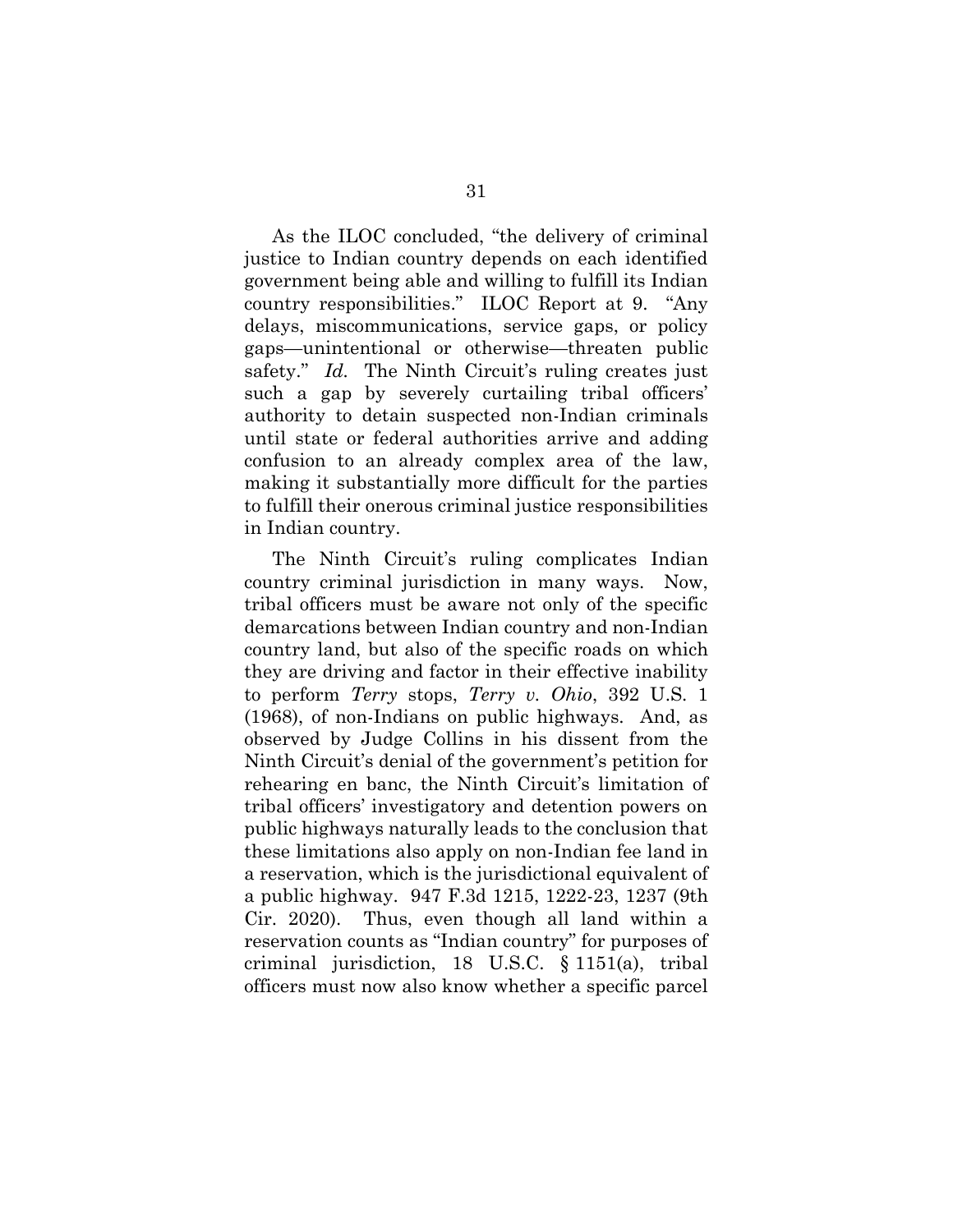of land within the reservation is non-Indian fee land or not.

<span id="page-41-1"></span>The negative effects of the Ninth Circuit's ruling may reverberate beyond *Terry* stops, as the Ninth Circuit's logic could impair tribal officers' authority to take actions within other well-recognized exceptions to the Fourth Amendment.13 Consider the exigent circumstances exception, where "the exigencies of the situation make the needs of law enforcement so compelling that [a] warrantless search is objectively reasonable under the Fourth Amendment." *Mincey v. Arizona*, 437 U.S. 385, 394 (1978) (quotation marks omitted). Tribal officers may no longer be able to avail themselves of this exception where the situation is transpiring on non-Indian fee land and it is not "apparent" or "obvious" that a crime is occurring. Thus, if a tribal officer patrolling the streets of a reservation community comes across a residence with fresh blood in its driveway, broken house windows, and screaming coming from within the house, but the officer knows that the house is on non-Indian fee land and that the resident is a non-Indian, the Ninth Circuit's ruling leads to the conclusion that the officer lacks authority to enter the house and should instead sit idly by while waiting for state or county police to arrive to stop the mayhem. *Cf. Michigan v. Fisher*, 558 U.S. 45 (2009) (per curiam).

<span id="page-41-0"></span>Further, in addition to being doctrinally wrong about the scope of tribal officers' authority, the Ninth

<span id="page-41-2"></span><sup>&</sup>lt;sup>13</sup> Tribes are not directly bound by the Fourth Amendment, but the Indian Civil Rights Act imposes on them a Fourth Amendment analogue. 25 U.S.C. § 1302(a)(2).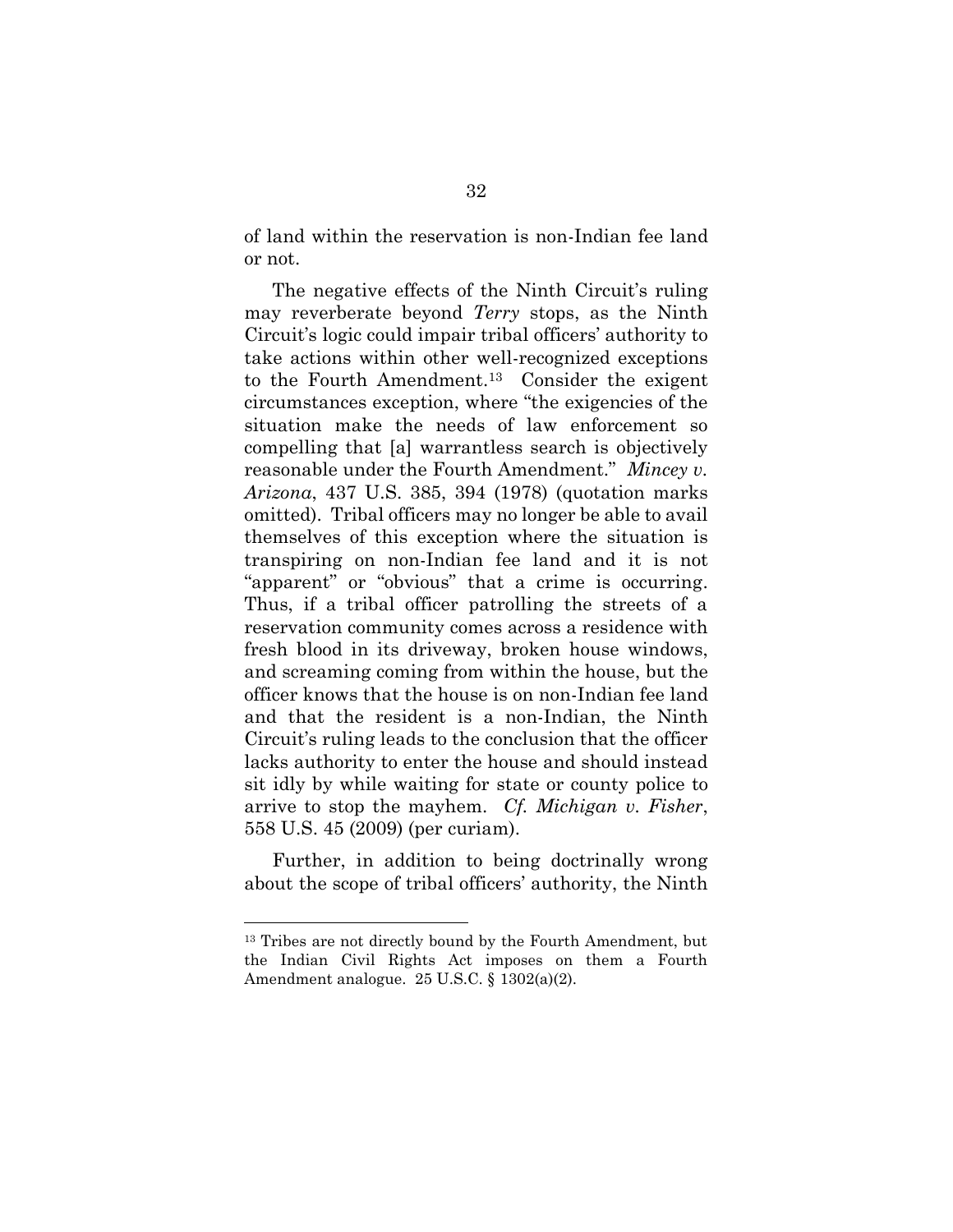Circuit prescribes a protocol that in many cases will not accurately identify the facts it deems to be jurisdictionally determinative. The Ninth Circuit ruled that a tribal officer's investigatory authority on public highways should hinge on the suspect's answer of whether he is an Indian. But as Judge Collins again correctly noted, an Indian suspect has a significant incentive to falsely state that he is a non-Indian. 947 F.3d at 1230. Beyond that, even a truthful suspect's understanding of whether he or she is an Indian will sometimes differ from the conclusion a court would reach through application of the nuanced and amorphous federal common law test for determining who is an Indian. *See* Treiger, *supra*, at 191.

<span id="page-42-0"></span>Not only will tribal officers find themselves in increased danger because of the Ninth Circuit's ruling, but they may also suffer more adverse legal consequences. Tribal officers already perform their duties with the realization that their interactions with non-Indians, whether wrongful or not, could result in criminal prosecution by county authorities. *See Bishop Paiute Tribe v. Inyo County*, No. 1:15-cv-00367, 2018 WL 347797, at \*1-2 (E.D. Cal. Jan. 10, 2018) (describing county's decision to charge tribal officer with three felonies and a misdemeanor for deploying his Taser and detaining belligerent non-Indian suspect on reservation land). The Ninth Circuit's ruling curtailing tribal officers' ability to perform *Terry* stops places them in an even more precarious position.

Finally, the facts of this case also illustrate the significant negative effects the Ninth Circuit's ruling will have on Indian country and the areas surrounding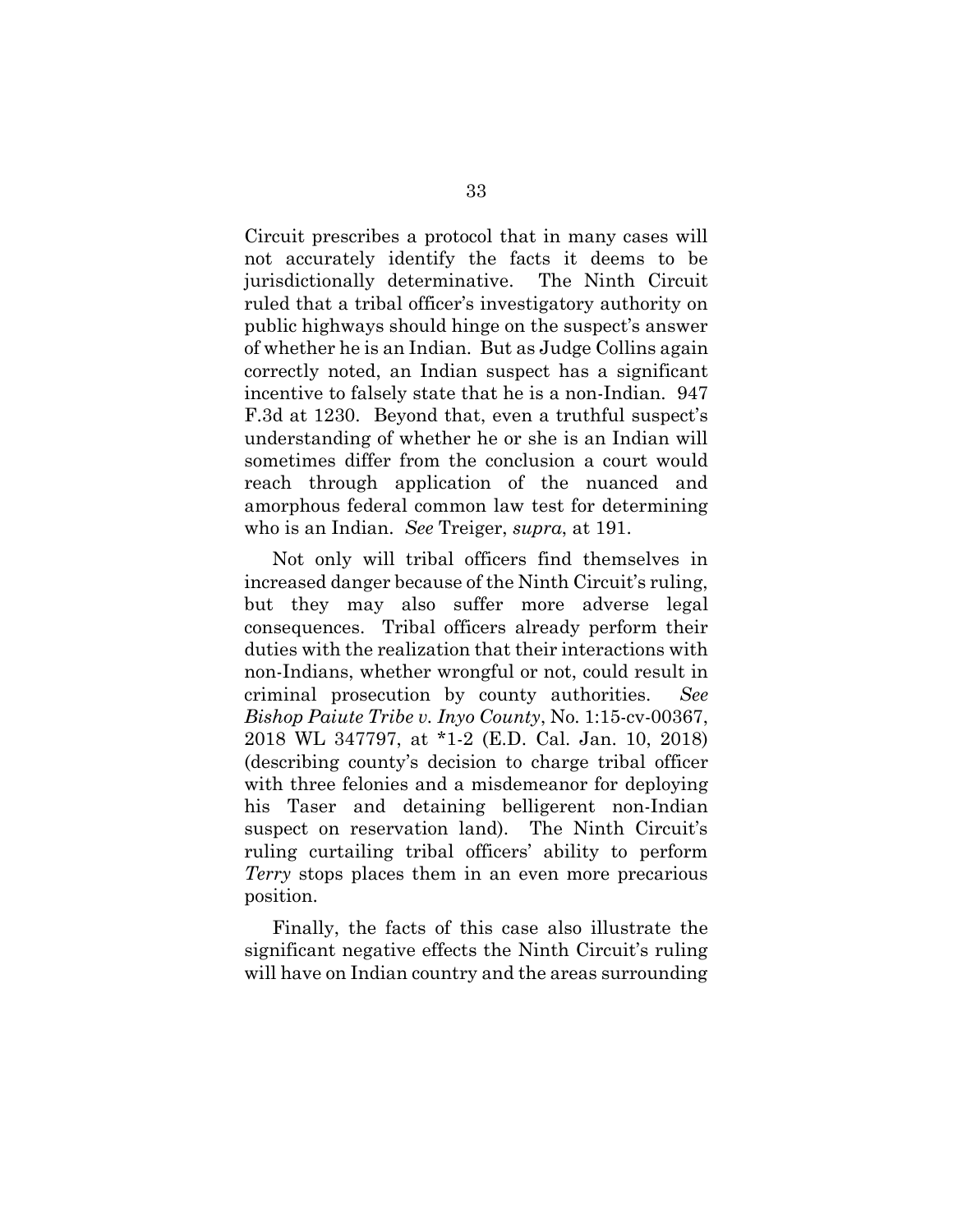it. If, as the Ninth Circuit would have it, Officer Saylor had instead asked Cooley whether he was an Indian and then ended the interaction upon Cooley's response that he was not an Indian, the result would be that an individual who violated several major federal laws is released without consequence, where he is unlikely to be picked up by the authorities with proper jurisdiction over him. Cooley would be free to later sell the methamphetamine in a nearby community or use the firearm he had with him, as well as to engage in other criminal conduct in the future. Many others would elude law enforcement in ways similar to Cooley, with the net result being a striking degradation of justice and public safety both in Indian country and the areas surrounding it.